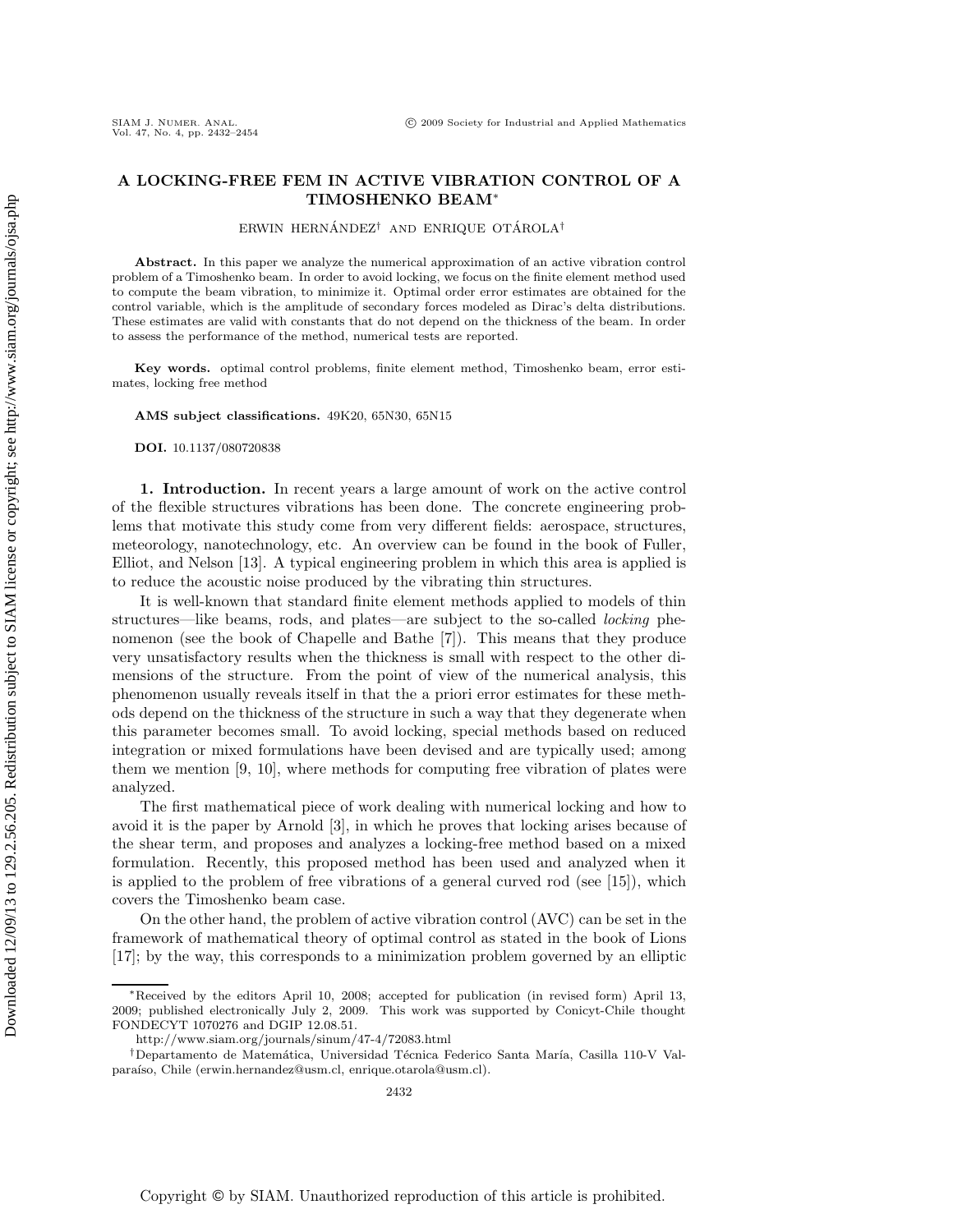partial differential equation. The numerical analysis of this kind of problem is an area of active research, beginning with the classical work of Falk  $[12]$  (see  $[2, 16, 19, 20]$ , and references therein).

In this paper we study the numerical approximation of two problems of AVC applied to a Timoshenko beam. The goal of these problems is the reduction of the vibration in the two sensors considered: pointwise and distributed. The control variable is given by the real amplitudes of the secondary forces, which are modeled by Dirac's deltas. In this way, the problems consist of choosing the optimal real amplitudes of these secondary forces. Since our interest is the numerical analysis, we study a locking free finite element method for the Timoshenko equations in the frequency domain, then we study the approximations of the optimal control for two problems of active vibration control and, finally, optimal error estimates are obtained for the control variables.

There are many works on the analysis of control problems of Timoshenko equations; see, for example, Macchelli and Melchiorri [18] and Xu and Yung [23], and references therein. Despite this, to the best of the author's knowledge, this problem has not yet been analyzed from the numerical analysis point of view.

The outline of this paper is as follows. In section 2 we introduce the physical problems and pose them in the framework of optimal control theory. In section 3 we analyze the Timoshenko equations in the frequency domain (state equations). We prove existence and uniqueness of the solution for general terms in the Sobolev space  $H^{-1}$ . Using the results presented in [15], we obtain estimates that do not degenerate with the thickness of the beam. It includes, in addition, local  $W^{2,\infty}$  a priori estimates for the state equations with source terms in  $L^2$ . In section 4 we introduce a lockingfree finite element method to approximate the state equations. We prove  $L^2$  and pointwise error estimates, with constants that do not depend on the thickness. In section 5 we state an optimal control problem to determine the optimal amplitudes of the actuator and show that it is well-posed. We approximate it by using the lockingfree finite element method introduced in the previous section, and prove an optimal order error estimate for the approximate optimal control problem. In the last section, we report some numerical experiments which confirm our theoretical assertions. In all sections, C denotes a strictly positive constant, not necessarily the same at each occurrence, but always independent of the thickness  $t$  and of the mesh-size  $h$ .

**2. Mathematical model. The optimal control problem.** Let us consider an elastic beam of thickness  $t \in (0, 1]$ , with reference configuration  $\mathbf{I} \times (-t/2, t/2)$ , where  $I := (0, L)$  with L the length of the beam. The deformation of the beam in the frequency domain is described by means of the Timoshenko model in terms of the rotations amplitude  $\theta$  of its midplane and the transverse displacement amplitude w (see [22]). Assuming that the beam is clamped, its deformation is the solution of the following problem:

Find  $(w, \theta)$  such that

(2.1) 
$$
\begin{cases}\n-\rho A \hat{\omega}^2 w(x) - kAG \left( \frac{d^2 w}{dx^2} - \frac{d\theta}{dx} \right) & = f(x) \quad x \in \mathbf{I}, \\
-\rho I \hat{\omega}^2 \theta(x) - EI \frac{d^2 \theta}{dx^2} - kAG \left( \frac{dw}{dx} - \theta \right) & = g(x) \quad x \in \mathbf{I}, \\
w(0) = w(L) = \theta(0) = \theta(L) & = 0,\n\end{cases}
$$

where  $\hat{\omega}$  is the angular frequency, the coefficients  $\rho$ , E, and I, that will be assumed constants, represent the mass density, the Young modulus, and the inertia moment,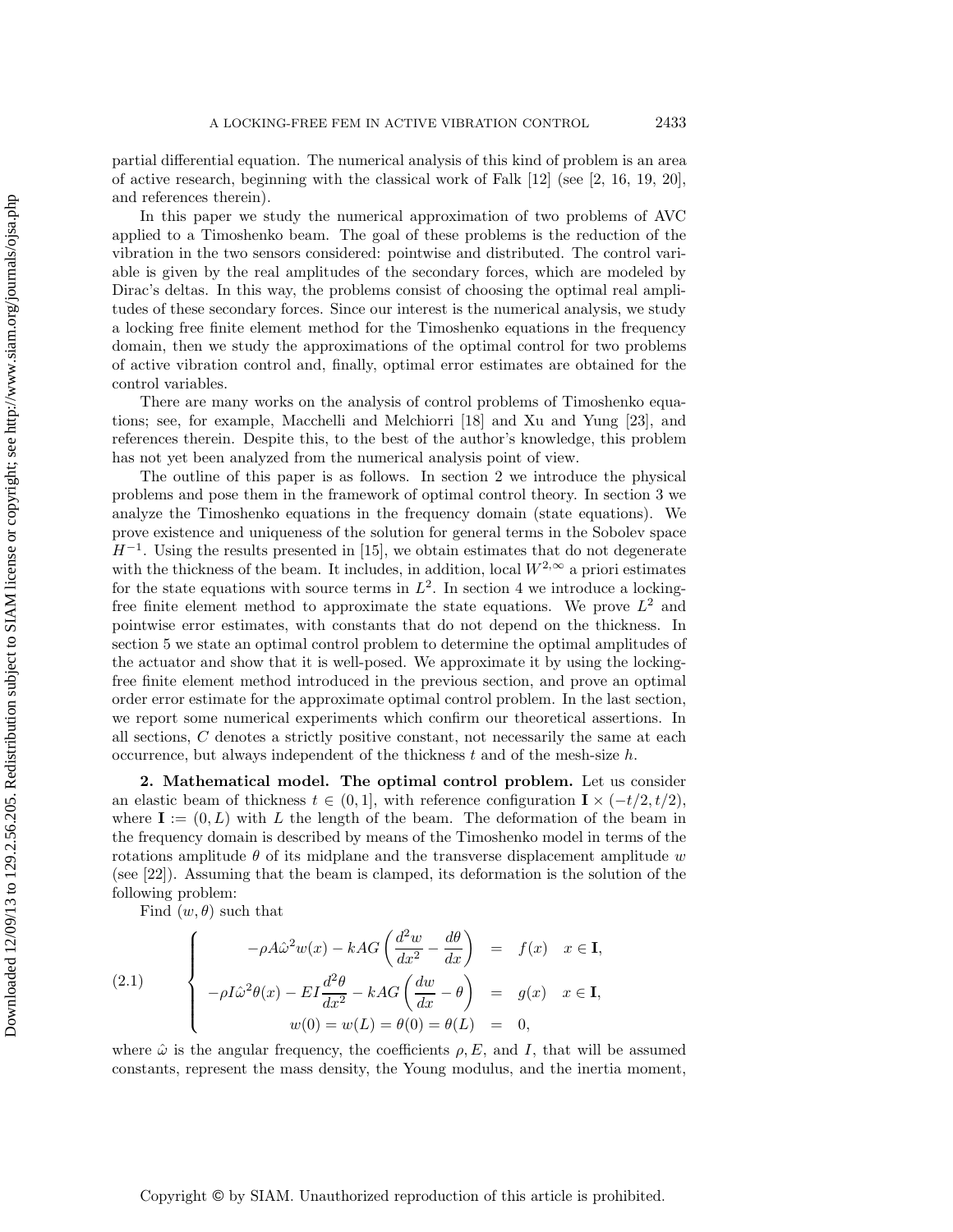respectively. The coefficient k is a correction factor usually taken as  $5/6$ ; A and G represent the sectional area of the beam and elasticity modulus of shear. The term  $f$ represents a point or distributed force and g the bending moment.

These equations will be called *state equations* and play an important role in the control problems described below.

In our case, the term source  $f$  will be the sum of a pointwise or distributed external force, denoted by  $f_e$ , and a control force split as a linear combination of N Dirac's delta measures supported at given points,  $y_1, y_2, \ldots, y_N \in I$  with real amplitudes  $u_1, \ldots, u_N$  to be determined, i.e.,

(2.2) 
$$
f = f_e + \sum_{i=1}^{N} u_i \delta_{y_i}
$$
, with  $u_i \in \mathbb{R}$ ,  $i = 1, ..., N$ .

Now, we introduce the control problems that concern us, for the mathematical optimal control framework we use the notation and the context introduced in [4]. For the sake of simplicity, we describe the two kinds of sensors, punctual and distributed, separately.

**Punctual sensors.** The problem of AVC consists of reducing the vibration in M given points, called *punctual sensors*. In order to state this problem mathematically, we make the following choices:

- $(A.1)$  the *state of the system* is given by the transversal displacement  $w(x)$  of the beam;
- (A.2) the *control variable u* is the vector of reals amplitudes of actuators,

$$
\boldsymbol{u}=(u_1,\ldots,u_N)\in\mathbb{R}^N,
$$

which define the source term  $f$  in the problem  $(2.1)$  by means of  $(2.2)$ ;

- (A.3) the set of *admissible controls* is a convex, not empty, closed set  $U_{ad} \subset \mathbb{R}^N$ ;
- (A.4) the *model of the system* that relates the control variable with the state is the Timoshenko problem, i.e., problem (2.1);
- (A.5) the observation *z* is the set of displacement values at M sensors located at given points  $p_1, \ldots, p_M \in I$ ,

$$
\boldsymbol{z}(\boldsymbol{u}):=(w(\boldsymbol{u},p_1),\ldots,w(\boldsymbol{u},p_M))\in\mathbb{R}^M,
$$

where, for  $u \in \mathbb{R}^N$ ,  $w(u, \cdot)$  denotes the solution of problem (2.1) with f given by (2.2);

(A.6) the *cost function* to be minimized depends on the observation and eventually on the cost of the control itself, namely,

(2.3) 
$$
J(\mathbf{u}) := \frac{1}{2} ||\mathbf{z}(\mathbf{u}) - \mathbf{z}_d||_2^2 + \frac{\nu}{2} ||\mathbf{u}||_2^2,
$$

where,  $\nu\geq 0$  denotes a weighting factor that represents the cost of the control,  $\|\cdot\|_2$  is the Euclidian norm in  $\mathbb{R}^N$  or  $\mathbb{R}^M$ , and  $z_d$  denotes the desired state, which in our case will be  $z_d = 0$ .

Thus, the *optimal control problem* will be the following: Find  $u^{op} \in U_{ad}$  such that

(2.4) 
$$
J(\mathbf{u}^{op}) = \inf_{\mathbf{u} \in U_{ad}} J(\mathbf{u}).
$$

**Distributed sensor.** The problem of AVC consists of reducing the vibration along the beam, or on a segment of it, namely  $(a_1, a_2)$ , with  $0 \le a_1 < a_2 \le L$ .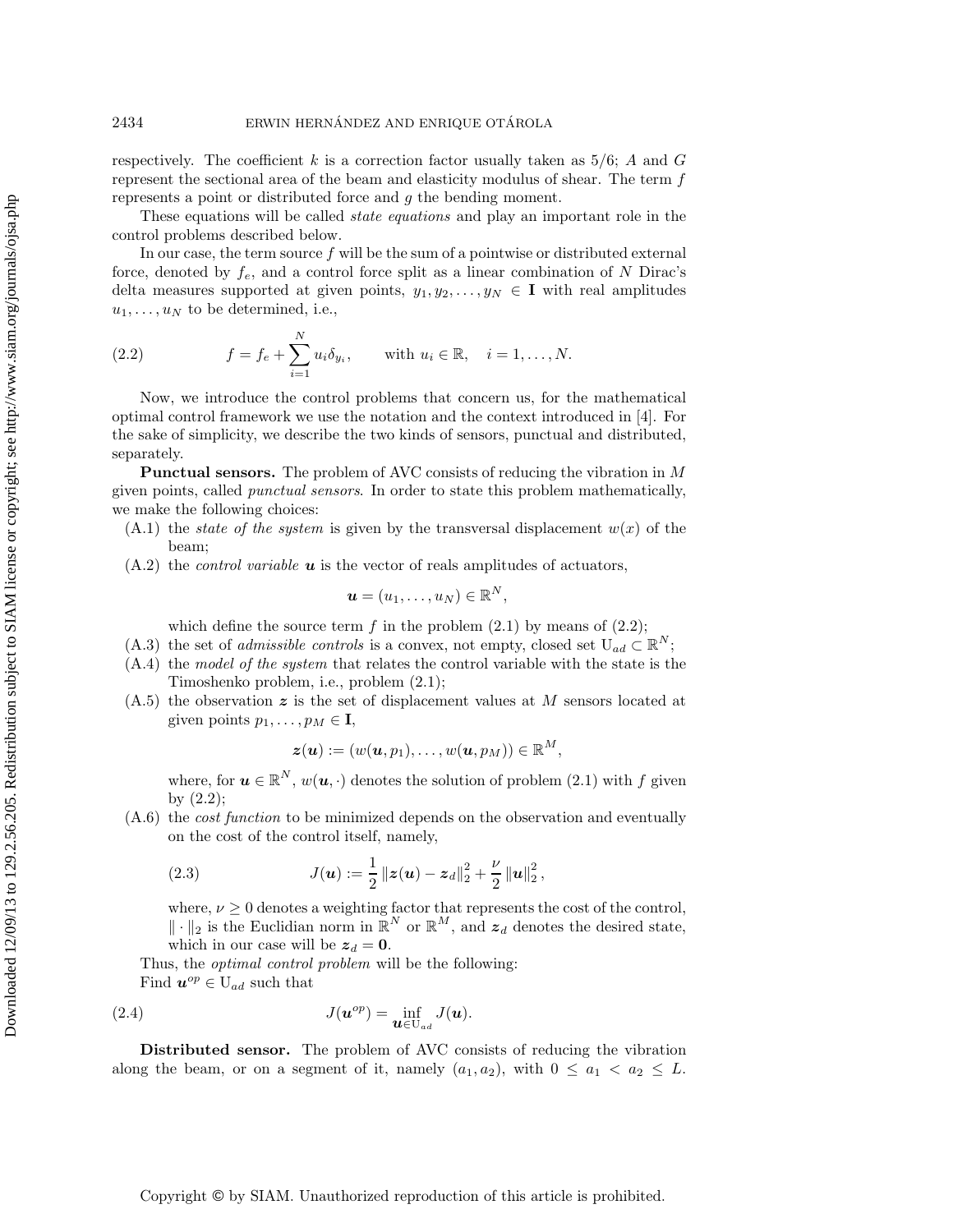To write this problem mathematically, we make the same choices as the problem above, but changing  $(A.5)$  and  $(A.6)$ , in fact, we have that

(A.5) the observation *y* is the transverse displacement on  $(a_1, a_2)$ , i.e.,  $y(u, x) =$  $w(\bm{u},x)|_{(a_1,a_2)}$ .

(A.6) the cost function to be minimized in this problem is

(2.5) 
$$
\mathcal{J}(\boldsymbol{u}) := \frac{1}{2} \left\| \boldsymbol{y}(\boldsymbol{u}) - \boldsymbol{y}_d \right\|_{L_2(a_1, a_2)}^2 + \frac{\nu}{2} \left\| \boldsymbol{u} \right\|_2^2,
$$

where  $y_d$  denotes the desired state, which in our case is  $y_d = 0$ . The optimal control problem of distributed sensor is written as follows: Find  $u^{op} \in U_{ad}$  such that

(2.6) 
$$
\mathcal{J}(\boldsymbol{u}^{op}) = \inf_{\boldsymbol{u} \in U_{ad}} \mathcal{J}(\boldsymbol{u}).
$$

In both optimal control problems, any solution  $u^{op}$  of the minimization problem will be called an *optimal control*. Notice that this optimal control depends directly on the amplitude of the transverse displacement  $w(x)$  of a Timoshenko beam. For this reason, the mathematical analysis of the problem (2.1) will be considered in what follows.

**3. State equations.** In this section we prove existence and uniqueness of solution of the state equations considering an adequate framework for the mathematical analysis of numerical locking that appears when standard finite element methods are applied to the beam equation (2.1). Additional regularity of the solution is also included, it will be used to study the optimal control problems in the following sections.

**3.1. A locking-free scheme.** From now on, we assume square transversal section of the beam, with physical parameters  $I = t^4/12$ ,  $A = t^2$ , and  $G = E/2(1 + \bar{\nu})$ , where  $\bar{\nu}$  denotes the Poisson ratio. By considering  $f, g \in H^{-1}(\mathbf{I})$  and  $v, \beta \in H_0^1(\mathbf{I})$ , as test functions, using integration by parts, and considering the boundary conditions, we obtain the following variational formulation associated to the problem (2.1):

Find  $(w_t, \theta_t) \in H_0^1(\mathbf{I})^2$  such that

(3.1) 
$$
\begin{cases} \frac{E}{12} \int_{\mathbf{I}} \frac{d\theta_t}{dx} \frac{d\beta}{dx} dx + \frac{\kappa}{t^2} \int_{\mathbf{I}} \left( \frac{dw_t}{dx} - \theta_t \right) \left( \frac{dv}{dx} - \beta \right) dx - \omega_t^2 \int_{\mathbf{I}} w_t v dx \\ - \omega_t^2 \frac{t^2}{12} \int_{\mathbf{I}} \theta_t \beta dx = \langle f, v \rangle + \frac{t^2}{12} \langle g, \beta \rangle \qquad \forall (v, \beta) \in H_0^1(\mathbf{I})^2, \end{cases}
$$

where  $\langle \cdot, \cdot \rangle$  denotes the dual parity between the spaces  $H^{-1}(\mathbf{I})$  and  $H_0^1(\mathbf{I}), \omega_t^2 :=$  $\rho \hat{\omega}^2 / t^2$  is the rescaled angular frequency, and  $\kappa = E k / 2(1 + \bar{\nu})$ . Note that, according to [7], the transversal and shear load have been adequately rescaled.

We denote by  $a_{\omega t}$  the bilinear continuous form in  $H_0^1(\mathbf{I})^2$  that appears in the left-hand side of (3.1):

(3.2)  

$$
a_{\omega t} ((w_t, \theta_t), (v, \beta)) = \frac{E}{12} \int_{\mathbf{I}} \frac{d\theta_t}{dx} \frac{d\beta}{dx} dx + \frac{\kappa}{t^2} \int_{\mathbf{I}} \left(\frac{dw_t}{dx} - \theta_t\right) \left(\frac{dv}{dx} - \beta\right) dx
$$

$$
-\omega_t^2 \int_{\mathbf{I}} w_t v dx - \omega_t^2 \frac{t^2}{12} \int_{\mathbf{I}} \theta_t \beta dx \quad (w_t, \theta_t), (v, \beta) \in H_0^1(\mathbf{I})^2.
$$

This bilinear form is not positive definite, for this reason the *Lax–Milgram lemma* cannot be applied to obtain existence and uniqueness of solution of the variational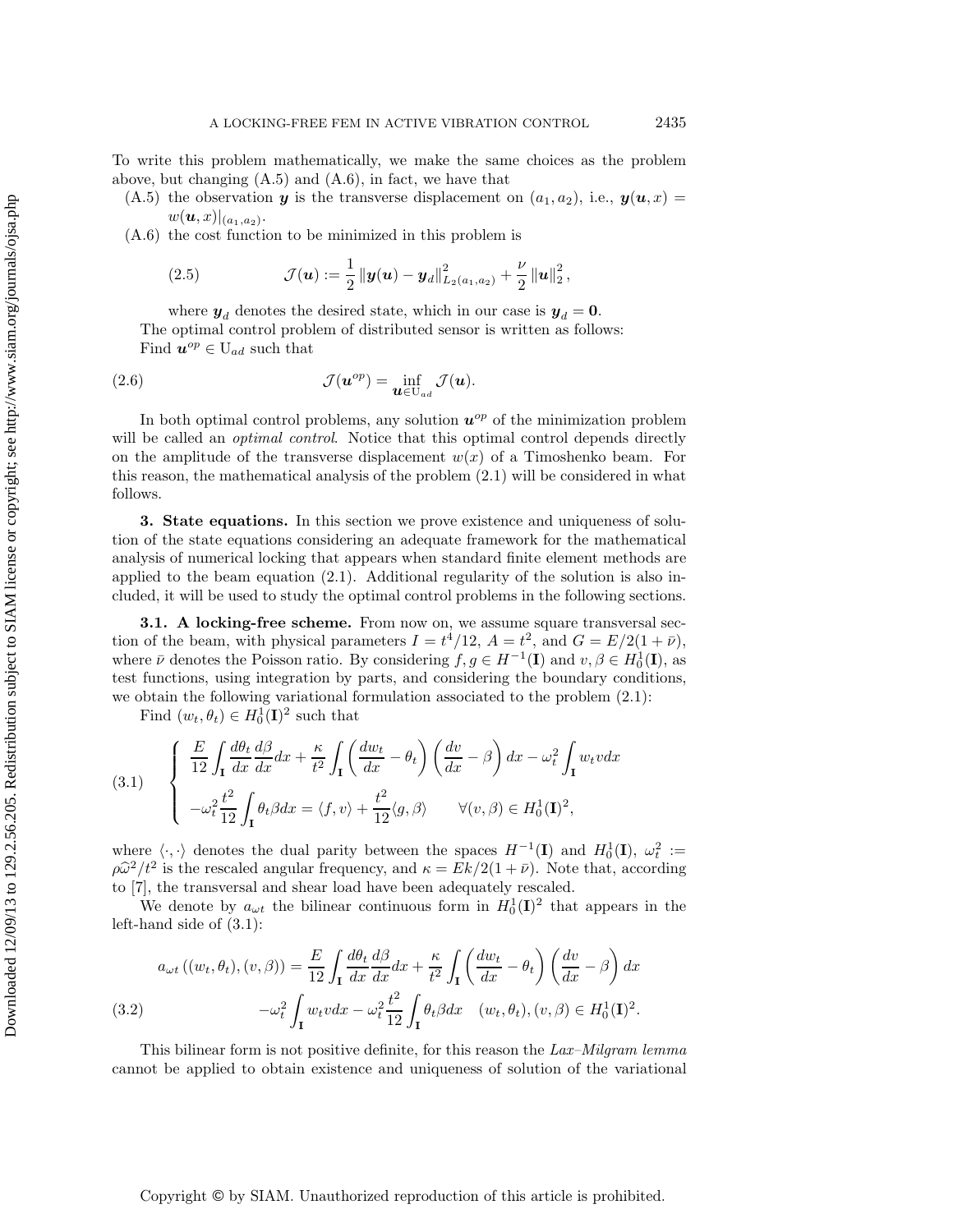problem (3.1). However, it is clear that problem (3.1) has a unique solution if  $\omega_t^2$  is not a eigenvalue of the following homogeneous problem:

Find  $(w_t, \theta_t) \in H_0^1(\mathbf{I})^2$  such that

(3.3) 
$$
a_{\omega t}((w_t, \theta_t), (v, \beta)) = 0 \quad \forall (v, \beta) \in H_0^1(\mathbf{I})^2.
$$

This eigenvalue problem has been recently analyzed in [15], as a particular case of a more general problem, and it is proved that the spectrum consists of a sequence of finite multiplicity real eigenvalues converging to infinite.

On the other hand, it is easy to prove than for a fixed t the bilinear form  $a_{\omega t}$ satisfies the following Gårding inequality:

$$
(3.4) \t a_{\omega t} ((w_t, \theta_t), (w_t, \theta_t)) + C_{\omega} ||(w_t, \theta_t)||_{L^2(\mathbf{I})^2}^2 \ge \alpha ||(w_t, \theta_t)||_{H^1(\mathbf{I})^2}^2
$$

for all pair  $(w_t, \theta_t) \in H_0^1(\mathbf{I})^2$ , with positive constants  $C_\omega$  and  $\alpha$  such that  $C_\omega$  $\omega_t^2$  and  $\alpha = \max(E/12, C_\omega, C/t^2)$ . Thus, according to Theorem 6.5.15 in [14] (3.3) satisfies Fredholm's alternative; i.e., uniqueness of solution of the problem (3.1) implies existence of solution giving the following result.

THEOREM 3.1. Let  $\omega_t \in \mathbb{R}$  such that  $\omega_t^2 \notin \mathcal{S}$ , where S denotes the spectrum *of problem* (3.3),  $t \in (0,1]$ *, and*  $f,g \in H^{-1}(\mathbf{I})$ *. Then, problem* (3.1) *has existence* and uniqueness of solution  $(w_t, \theta_t) \in H_0^1(\mathbf{I})^2$ , and, moreover, the following estimate *holds:*

(3.5) 
$$
\|(w_t, \theta_t)\|_{H^1(\mathbf{I})^2} \leq C_t \left( \|f\|_{H^{-1}(\mathbf{I})} + t^2 \|g\|_{H^{-1}(\mathbf{I})} \right).
$$

*Proof.* Note that, we only need to prove (3.5). Let us denote by  $\langle \cdot, \cdot \rangle_t$  a weighting interior product in  $L^2(\mathbf{I})^2$  defined by  $\langle (u, v), (w, z) \rangle_t := (u, w)_{L^2(\mathbf{I})} + t^2/12 \cdot (v, z)_{L^2(\mathbf{I})}$ .

Consider the operator  $A_{\omega t}$  defined by

$$
\langle A_{\omega t}(w_t, \theta_t), (v, \beta) \rangle_t = a_{\omega t} ((w_t, \theta_t), (v, \beta)) \quad \forall (v, \beta) \in H_0^1(\mathbf{I})^2.
$$

Clearly, the operator  $A_{\omega t}$  is linear, continuous, and bijective, and then, using the open mapping theorem,  $A_{\omega t}$  has a linear and continuous inverse, i.e.,

$$
||(w_t, \theta_t)||_{H^1(\mathbf{I})^2} \leq C_t ||(f, g)||_{H^{-1}(\mathbf{I})},
$$

where, clearly, the constant  $C_t$  depends on  $\alpha$  in (3.4).  $\Box$ 

The analysis done so far is valid only for t fixed, i.e., it is not uniformly valid in t. In this context, in [3] it is shown that standard finite elements methods applied to the load problem associated to the static Timoshenko beam are subject to the locking phenomenon, this means that they produce unsatisfactory results for very thin beams; this effect is caused by the shear stress term. The same phenomenon occurs in our case, where a dynamic Timoshenko beam is considered, because the shear effect is also present in our model. In fact, according to [21], because the bilinear form  $a_{\omega t}$ satisfies the Gårding inequality  $(3.4)$ , if we consider standard finite element methods to solve (3.1), we obtain existence and uniqueness of the discrete solution  $(w_{th}, \theta_{th})$ only for  $h < C/t^2$  and the following poor estimation holds:

$$
\|(w_t, \theta_t) - (w_{th}, \theta_{th})\|_{L^2(\mathbf{I})^2} \leq \frac{C}{t^2} h^2 \| (w_t, \theta_t) \|_{H^2(\mathbf{I})^2}.
$$

To avoid the numerical-locking in the static case, Arnold [3] introduces and analyzes a locking-free method based on a mixed formulation of the problem, and also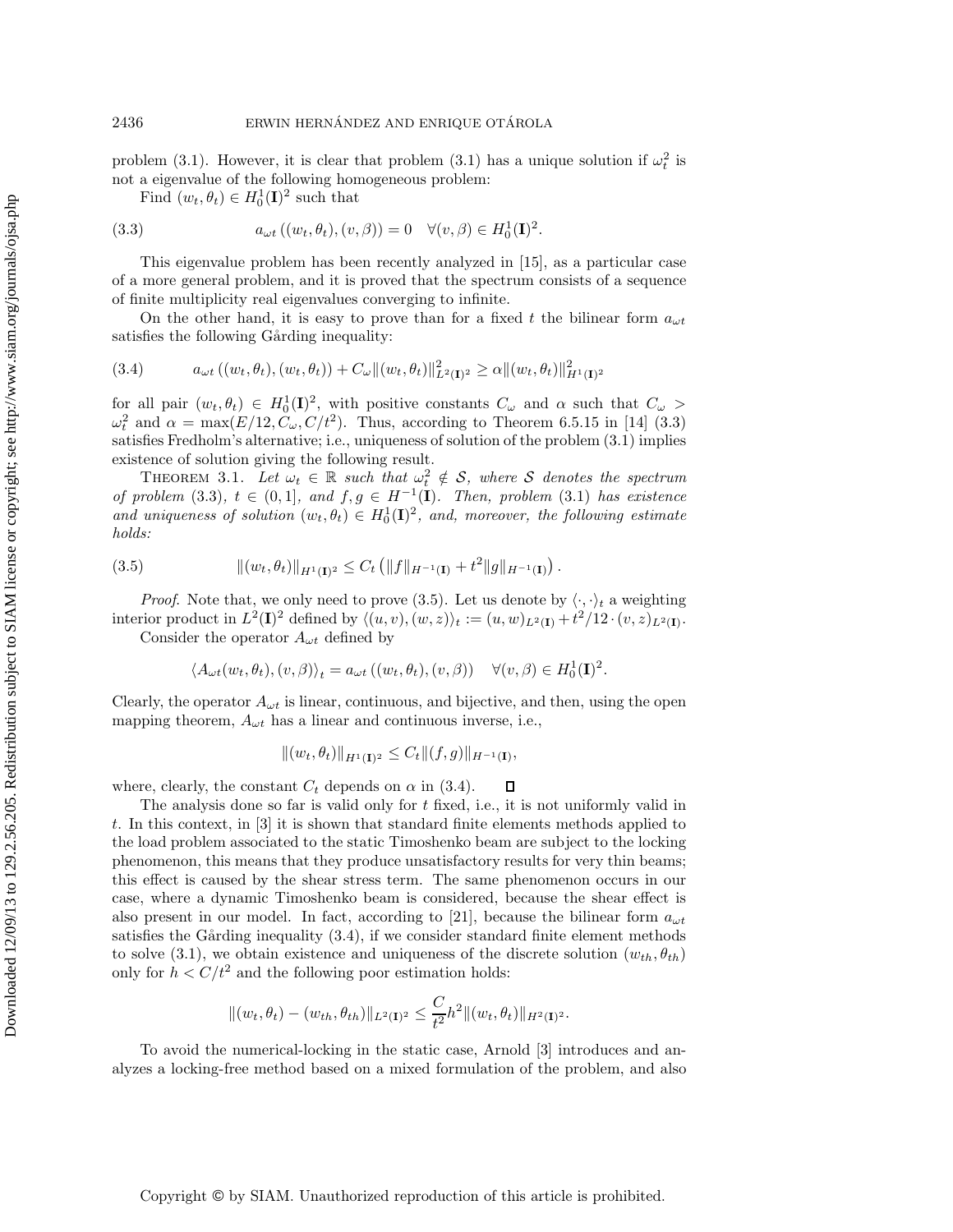proves that this mixed method is equivalent to using a reduced-order scheme for the integration of the shear term in the primal formulation. These ideas have been extended to the vibration modes of a Timoshenko curved rod with arbitrary geometry in [15].

We will use a mixed formulation to obtain a locking-free scheme that applies to our dynamic problem. In order to achieve this purpose, it is necessary to obtain a stability condition with a constant that does not degenerate when the thickness  $t$  goes to zero. For this reason, we introduce the operator

$$
T_t: H^{-1}(\mathbf{I})^2 \longrightarrow H_0^1(\mathbf{I})^2,
$$

defined by  $T_t(f,g) := (w^t, \theta^t)$ , where  $(w^t, \theta^t)$  is solution of the following load problem associated with the Timoshenko equations in static case, written in mixed form:

Find  $(w^t, \theta^t, \gamma^t) \in H_0^1(\mathbf{I})^2 \times L^2(\mathbf{I})$  such that

$$
\begin{cases}\n\frac{E}{12} \int_{\mathbf{I}} \frac{d\theta^{t}}{dx} \frac{d\beta}{dx} dx + \int_{\mathbf{I}} \gamma^{t} \left( \frac{dv}{dx} - \beta \right) dx & = \langle f, v \rangle + \frac{t^{2}}{12} \langle g, \beta \rangle \quad \forall (v, \beta) \in H_{0}^{1}(\mathbf{I})^{2}, \\
\frac{t^{2}}{\kappa} \int_{\mathbf{I}} \gamma^{t} \eta dx & = \int_{\mathbf{I}} \left( \frac{dw^{t}}{dx} - \theta^{t} \right) \eta dx \qquad \forall \eta \in L^{2}(\mathbf{I}).\n\end{cases}
$$

According to [15], as a particular case, this problem has a unique solution  $(w^t, \theta^t, \gamma^t) \in$  $H_0^1(\mathbf{I})^2 \times L^2(\mathbf{I})$  and there holds

$$
(3.6) \t ||w^{t}||_{H^{1}(\mathbf{I})} + ||\theta^{t}||_{H^{1}(\mathbf{I})} + ||\gamma^{t}||_{L^{2}(\mathbf{I})} \leq C (||f||_{H^{-1}(\mathbf{I})} + t^{2}||g||_{H^{-1}(\mathbf{I})}).
$$

Now, using the operator  $T_t$  we can rewrite problem  $(3.1)$  in the following equivalent form:

Find  $(w_t, \theta_t) \in H_0^1(\mathbf{I})$  such that

(3.7) 
$$
(w_t, \theta_t) - \omega_t^2 T_t(w_t, \theta_t) = T_t(f, g).
$$

This new form to write our state equations is essential to obtain the desired condition for stability with a constant that does not degenerate when t goes to zero, which is obtained in the following theorem.

THEOREM 3.2. Let  $\omega_t \in \mathbb{R}$  such that  $\omega_t^2 \notin \mathcal{S}$ , and  $f, g \in H^{-1}(\mathbf{I})$ . Then, problem  $(3.1)$  *has a unique solution*  $(w_t, \theta_t) \in H_0^1(\mathbf{I})^2$  *that satisfies* 

$$
||(w_t, \theta_t)||_{H^1(\mathbf{I})^2} \leq C (||f||_{H^{-1}(\mathbf{I})} + t^2 ||g||_{H^{-1}(\mathbf{I})}).
$$

*Moreover, if*  $f, g \in L^2(\mathbf{I})^2$ *, the solution belongs to*  $H^2(\mathbf{I})^2 \cap H_0^1(\mathbf{I})^2$ *, and there holds* 

$$
||(w_t, \theta_t)||_{H^2(\mathbf{I})^2} \leq C (||f||_{L^2(\mathbf{I})} + t^2 ||g||_{L^2(\mathbf{I})}).
$$

*Proof.* Due to  $\omega_t^2 \notin \mathcal{S}$ , according to [15],  $T_t^{-1}(I - \omega_t^2 T_t)$  is bounded and bijective, then from (3.7) we have the following estimation:

$$
\|(w_t, \theta_t)\|_{H^1(\mathbf{I})^2} \leq \frac{1}{\varsigma} \|T_t^{-1}(I - \omega_t^2 T_t)(w_t, \theta_t)\|_{H^{-1}(\mathbf{I})^2},
$$

where  $\varsigma$  denotes the positive constant in the open mapping theorem. Thus, the theorem follows from the fact that  $\varsigma$  depends on the operator's norm  $T_t^{-1}(I - \omega_t^2 T_t)$  and, as a consequence of (3.6),  $||T_t^{-1}|| \leq C$ .

Finally, the additional regularity is obtained in a similar way to Proposition 3 in [6].  $\Box$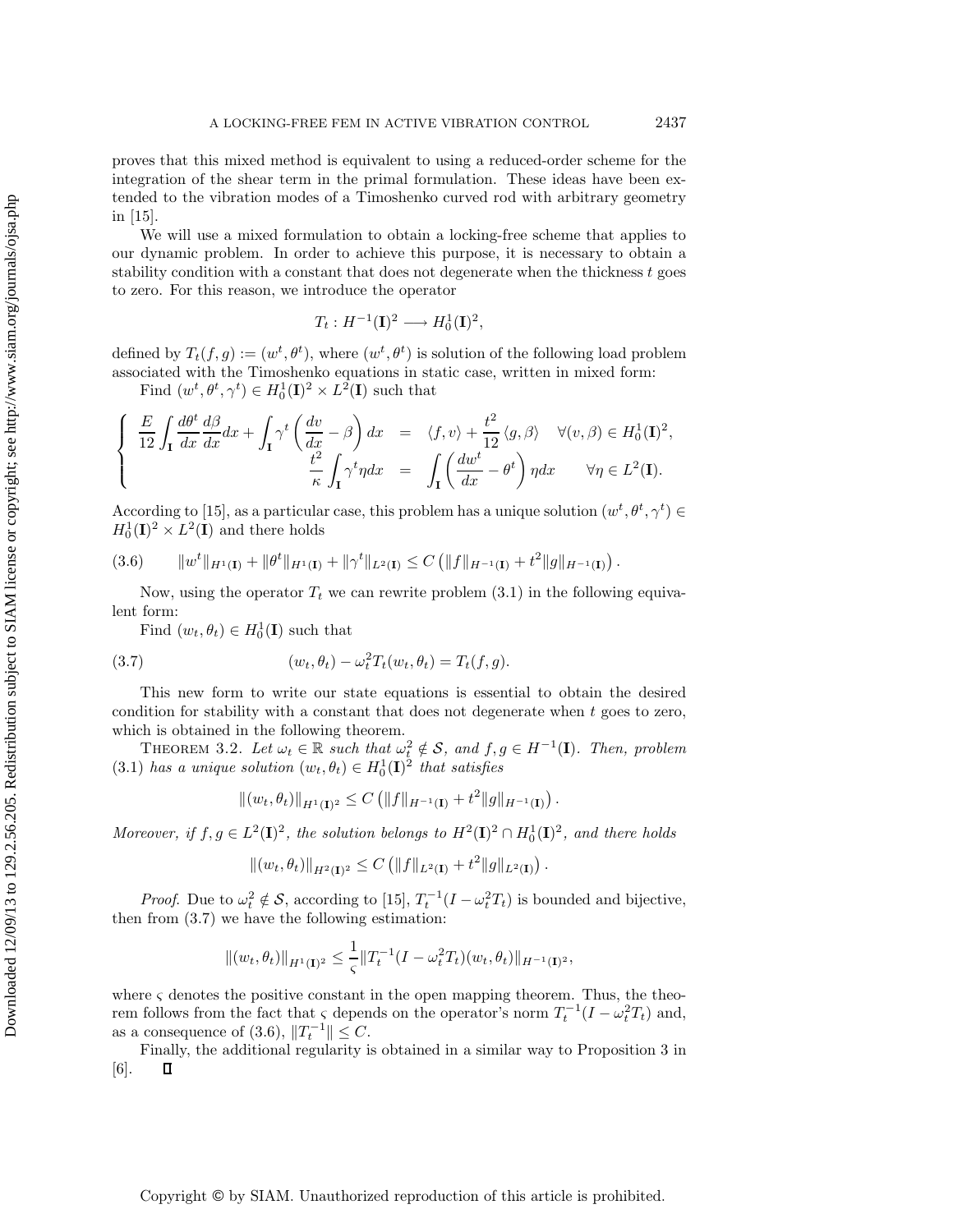**3.2.** Local  $W^{2,\infty}$  a priori estimates. In this section we obtain  $L^{\infty}$  estimates for the second derivatives of the solution of problem  $(2.1)$ , in the cases that f and g belong to  $L^2(I)$ . These estimates will be used to obtain a part of the main result of this paper in section 5: optimal error estimates for the optimal control problem with punctual sensors.

Considering the external source f as Dirac's delta concentrated in  $y \in I$  and  $g = 0$ , problem  $(2.1)$  is written as follows:

Find  $(w^y, \theta^y)$  such that

(3.8) 
$$
\begin{cases}\n-\rho A \hat{\omega}^2 w^y(x) - kAG \left( \frac{d^2 w^y}{dx^2} - \frac{d\theta^y}{dx} \right) & = \delta_y, \quad x \in \mathbf{I}, \\
-\rho I \hat{\omega}^2 \theta^y(x) - EI \frac{d^2 \theta^y}{dx^2} - kAG \left( \frac{dw^y}{dx} - \theta^y \right) & = 0, \quad x \in \mathbf{I}, \\
w^y(0) = w^y(L) = \theta^y(0) = \theta^y(L) & = 0,\n\end{cases}
$$

where the first equation should be understood in the distributional sense.

Let  $(\phi^y, \varphi^y)$  be the fundamental solution of the dynamic Timoshenko equations written in the frequency domain, by considering  $f = \delta_y$  and  $g = 0$ . Such a solution is explicitly known in the work [1, section 3.1.2], but we only need to recall that it satisfies  $\phi^y(x), \varphi^y(x) \in C^0(\mathbf{I}), \phi^y(x), \varphi^y(x) \in C^\infty(\mathbb{R} \setminus \{y\})$ . Moreover, let  $d > 0$  be such that  $\mathbf{I}^d(y) := \{x \in \mathbb{R} : |x - y| < d\} \subset \subset \mathbf{I}$ , then  $\|\phi^y\|_{H^2(\mathbf{I}\setminus\mathbf{I}^d(y))}$  and  $\|\varphi^y\|_{H^2(\mathbf{I}\setminus\mathbf{I}^d(y))}$ remains bounded with constants that only depend on d (see [1] for further details).

Now, solution of (3.8) can be split in the following way:

$$
(w^y, \theta^y) = (\phi^y |_{\mathbf{I}}, \varphi^y |_{\mathbf{I}}) + (\zeta^y, \eta^y),
$$

where  $(\zeta^y, \eta^y)$  denotes the solution of

(3.9)  

$$
\begin{cases}\n-\rho A \hat{\omega}^2 \zeta^y(x) - kAG \left( \frac{d^2 \zeta^y}{dx^2} - \frac{d\eta^y}{dx} \right) = 0, & x \in \mathbf{I}, \\
-\rho I \hat{\omega}^2 \eta^y(x) - EI \frac{d^2 \eta^y}{dx^2} - kAG \left( \frac{d\zeta^y}{dx} - \eta^y \right) = 0, & x \in \mathbf{I}, \\
\zeta^y(0) = -\phi^y(0), & \eta^y(0) = -\varphi^y(0), \\
\zeta^y(L) = -\phi^y(L), & \eta^y(L) = -\varphi^y(L).\n\end{cases}
$$

It is easy to see that, by standard argument on nonhomogeneous Dirichlet problems and using Theorem 3.1, there exists a unique solution  $(\zeta^y, \eta^y)$  of (3.9) and satisfies

(3.10) 
$$
\|(\zeta^y, \eta^y)\|_{H^2(\mathbf{I})^2} \leq C.
$$

Hence, we obtain

$$
(3.11) \t\t\t\t\|w^y\|_{H^2(\mathbf{I}\setminus\mathbf{I}^d(y))} \le \|\phi^y\|_{H^2(\mathbf{I}\setminus\mathbf{I}^d(y))} + \|\zeta^y\|_{H^2(\mathbf{I})} \le C,
$$
  

$$
\|\theta^y\|_{H^2(\mathbf{I}\setminus\mathbf{I}^d(y))} \le \|\phi^y\|_{H^2(\mathbf{I}\setminus\mathbf{I}^d(y))} + \|\eta^y\|_{H^2(\mathbf{I})} \le C.
$$

These estimates will be used in the proof of the following theorem.

THEOREM 3.3. Let  $I_0$  and  $I_1$  be two open subsets of **I** such that  $I_0, I_1 \subset\subset I$ . Let d > 0 *such that* dist(**I**0, **I**1) > d *and dist*(**I**1, ∂**I**) > d*. Then, if* f *and* g ∈ L<sup>2</sup>(**I**) *satisfy*  $supp(f)$ *, supp* $(g) \subset I_0$ *, there exists a constant* C*, only depending on d, such that the solution*  $(w_t, \theta_t)$  *of problem*  $(3.1)$  *satisfies* 

(3.12) 
$$
\|(w_t, \theta_t)\|_{W^{2,\infty}(\mathbf{I}_1)^2} \leq C \left( \|f\|_{L^2(\mathbf{I})} + t^2 \|g\|_{L^2(\mathbf{I})} \right).
$$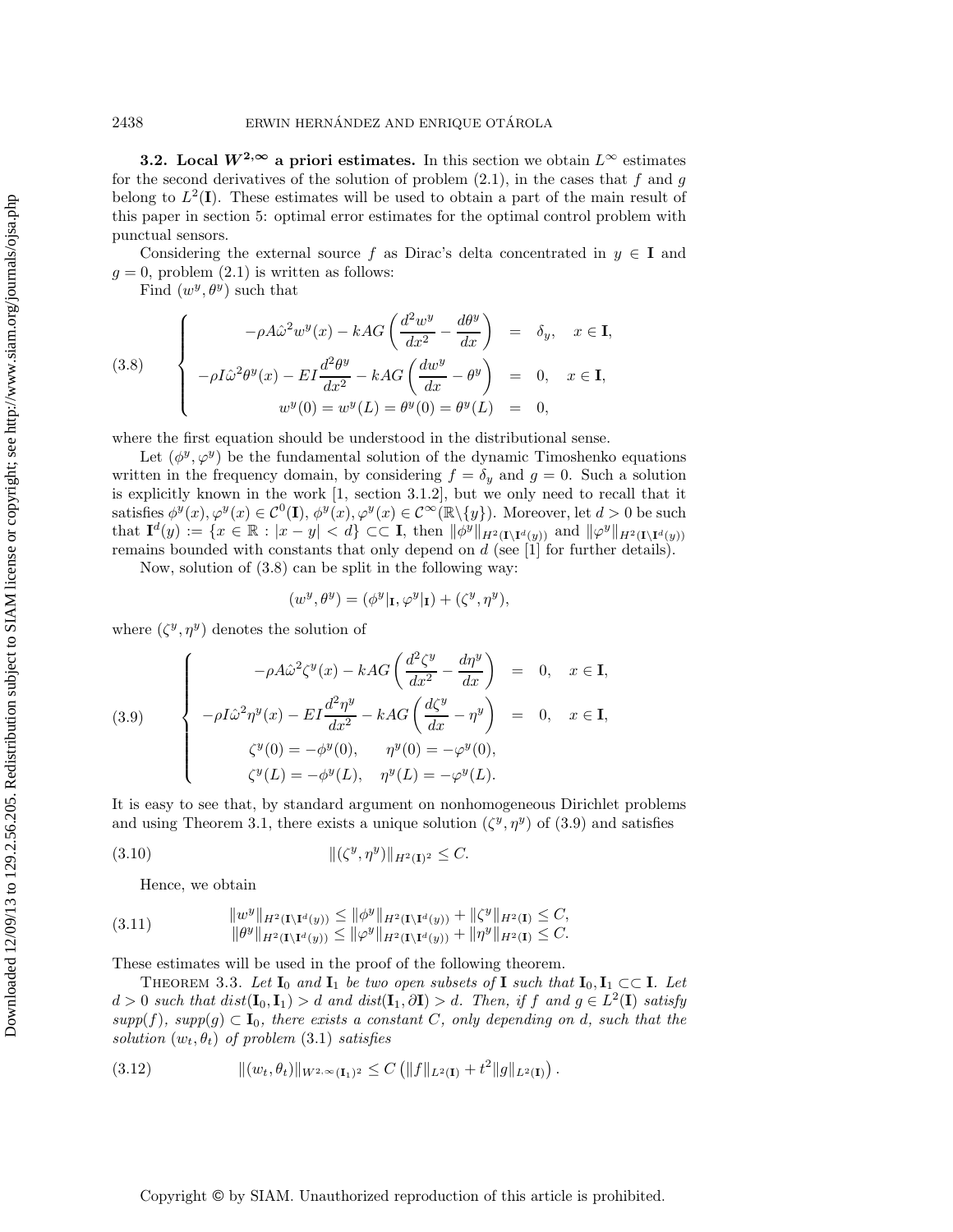*Proof*. We adapt the proof of Lemma 3.4 in [4] to our case. Let us consider subsets of **I**:  $I_2 := \{x \in I : \text{dist}(x, I_1) < d/4\}$  and  $I_3 := \{x \in I : \text{dist}(x, I_1) < d/2\}$ , that satisfies dist( $\mathbf{I}_0$ ,  $\mathbf{I}_3$ )  $\geq d/2$  and dist( $\mathbf{I}_3$ ,  $\partial \mathbf{I}$ )  $\geq d/2$ . Moreover, we denote by  $\chi$  a cut-off real function of class  $\mathcal{C}^{\infty}$  with support **I**<sub>3</sub> such that  $\chi|_{\mathbf{I}_2} = 1$  and  $\|\chi\|_{W^{2,\infty}(\mathbb{R})}$ is bounded.

Given  $z \in I_1$ , let  $(w^z, \theta^z)$  be the solution of (3.8) with y replaced by z. By standard computation (see, for instance, [11]) we have

$$
w_t(z) = \langle \delta_z, \chi w_t \rangle = \left\langle -\rho A \hat{\omega}^2 w^z - kAG \left( \frac{d^2 w^z}{dx^2} - \frac{d\theta^z}{dx} \right), \chi w_t \right\rangle
$$
  

$$
= \left\langle w^z, -\rho A \hat{\omega}^2 \chi w_t - kAG \frac{d^2 \chi}{dx^2} w_t - 2kAG \frac{d\chi}{dx} \frac{dw_t}{dx} - kAG \chi \frac{d^2 w_t}{dx^2} \right\rangle
$$
  

$$
- \left\langle \theta^z, kAG \frac{d\chi}{dx} w_t + kAG \chi \frac{dw_t}{dx} \right\rangle.
$$

On the other hand, from the second equation of (3.8) we have

$$
0 = \left\langle -\rho I \hat{\omega}^2 \theta^z(x) - EI \frac{d^2 \theta^z}{dx^2} - kAG \left( \frac{dw^z}{dx} - \theta^z \right), \chi \theta_t \right\rangle
$$
  
=  $\left\langle \theta^z, -\rho I \hat{\omega}^2 \chi \theta_t - EI \frac{d^2 \chi}{dx^2} \theta_t - 2EI \frac{d\chi}{dx} \frac{d\theta_t}{dx} - EI \chi \frac{d^2 \theta_t}{dx^2} + kAG \chi \theta_t \right\rangle$   
+  $\left\langle w^z, kAG \frac{d\chi}{dx} \theta_t + kAG \chi \frac{d\theta_t}{dx} \right\rangle.$ 

By adding the last two equations, considering that  $(w_t, \theta_t)$  is the solution of problem (3.1) and noting the fact that  $\chi f = 0$  and  $\chi g = 0$ , we obtain that

$$
w_t(z) = \int_{\mathbf{I}_3 \setminus \overline{\mathbf{I}_2}} w^z \left( kAG \frac{d\chi}{dx} \theta_t - kAG \frac{d^2 \chi}{dx^2} w_t - 2kAG \frac{d^2 \chi}{dx^2} \frac{dw_t}{dx} \right) dx
$$

$$
+ \int_{\mathbf{I}_3 \setminus \overline{\mathbf{I}_2}} \theta^z \left( -EI \frac{d^2 \chi}{dx^2} \theta_t - 2EI \frac{d\chi}{dx} \frac{d\theta_t}{dx} - kAG \frac{d\chi}{dx} w_t \right) dx,
$$

where the integral is written on  $I_3\backslash\overline{I_2}$ , because  $supp(\chi')$ ,  $supp(\chi'') \subset I_3\backslash\overline{I_2}$ .

Since  $w^z$  is symmetric, because the operator  $I - \omega_t^2 T_t$  is symmetric,  $w^z(x) = w^x(z)$ for all  $x, z \in \mathbf{I}$ :  $y \neq z$ , we can differentiate the expression above to obtain

$$
\frac{d}{dz^2}w_t(z) = \int_{\mathbf{I}_3\backslash\overline{\mathbf{I}_2}} \frac{d}{dx^2} w^z \left(kAG\frac{d\chi}{dx}\theta_t - kAG\frac{d^2\chi}{dx^2}w_t - 2kAG\frac{d^2\chi}{dx^2}\frac{dw_t}{dx}\right) dx \n+ \int_{\mathbf{I}_3\backslash\overline{\mathbf{I}_2}} \frac{d}{dx^2} \theta^z \left(-EI\frac{d^2\chi}{dx^2}\theta_t - 2EI\frac{d\chi}{dx}\frac{d\theta_t}{dx} - kAG\frac{d\chi}{dx}w_t\right) dx.
$$

Then, using (3.11) and Theorem 3.2, we obtain the following result:

$$
\left| \frac{d}{dz^2} w_t(z) \right| \leq C ||\chi||_{W^{2,\infty}(\mathbf{I}_3 \setminus \overline{\mathbf{I}_2})} \left( ||w^z||_{H^2(\mathbf{I}_3 \setminus \overline{\mathbf{I}_2})} + ||\theta^z||_{H^2(\mathbf{I}_3 \setminus \overline{\mathbf{I}_2})} \right) \cdot \left( ||w_t||_{H^1(\mathbf{I}_3 \setminus \overline{\mathbf{I}_2})} + ||\theta_t||_{H^1(\mathbf{I}_3 \setminus \overline{\mathbf{I}_2})} \right) \leq C \left( ||f||_{L^2(\mathbf{I})} + t^2 ||g||_{L^2(\mathbf{I})} \right).
$$

 $\Box$ For the estimation on  $\theta$  we proceed in the same way.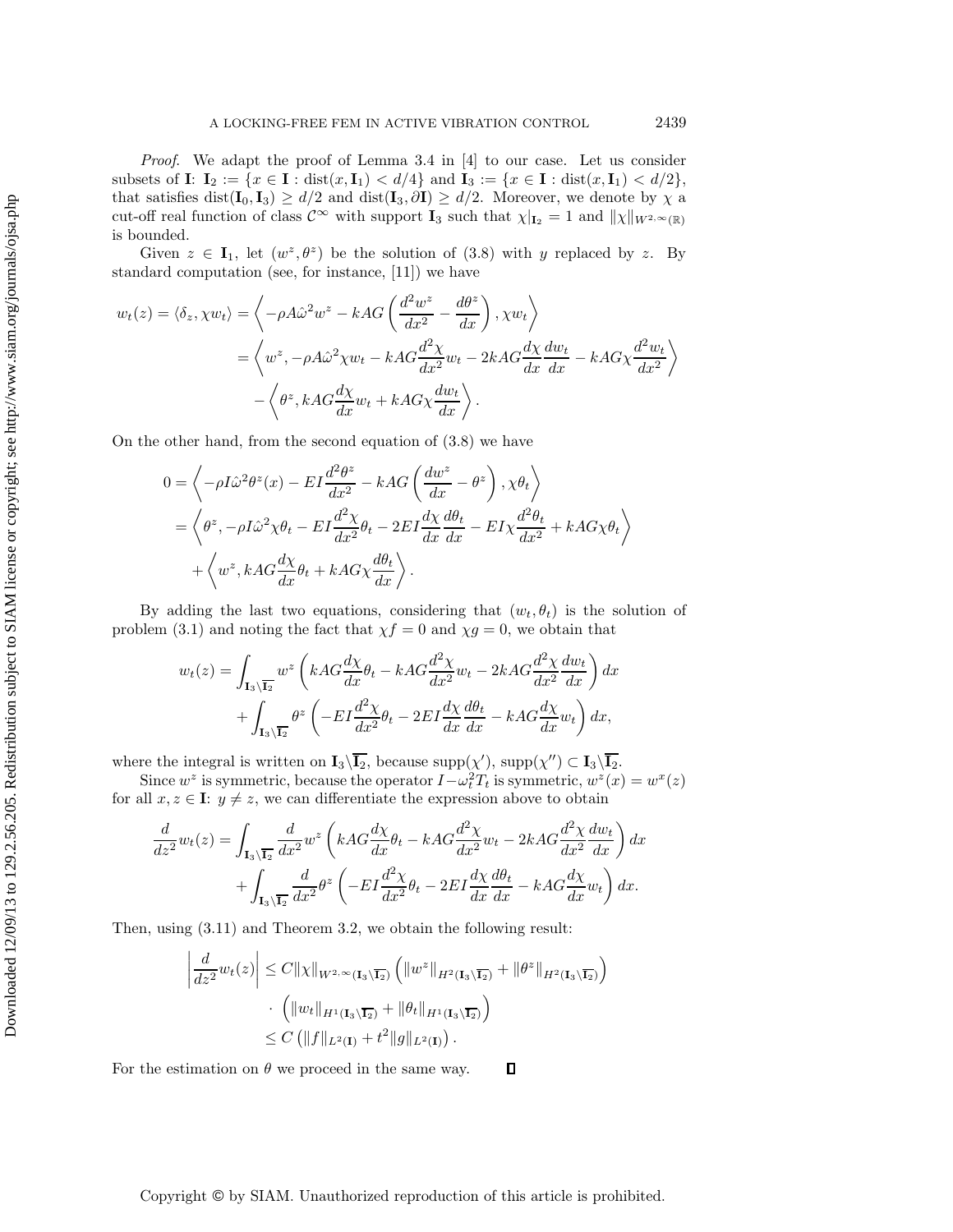**4. Numerical approximation of the state equations.** In this section we will study the numerical approximation of the state equations in the case in which the source term  $f$  is a pointwise or distributed external force. We obtain pointwise error estimates which will be used in the next section to obtain uniform error estimates of the optimal control problem.

Following [3], we consider a family  $\{\mathcal{T}_h\}$  of partitions of the interval **I**:

$$
\mathcal{T}_h: 0 = s_0 < s_1 < \cdots s_n = L,
$$

with mesh-size

$$
h:=\max_{j=1,...,n}\left(s_{j}-s_{j-1}\right).
$$

We define the following finite element spaces:

$$
\mathcal{V}_h := \left\{ v \in H_0^1(\mathbf{I}) : v|_{[s_{j-1}, s_j]} \in \mathbb{P}_1, j = 1, \dots, n \right\} \subset H_0^1(\mathbf{I}),
$$

and

$$
\mathcal{W}_h := \left\{ \frac{dv}{dx} + c : v \in \mathcal{V}_h, c \in \mathbb{R} \right\} \subset L^2(\mathbf{I}).
$$

Thus, we can write the discrete version of variational problem (3.1) as follows: Find  $(w_{th}, \theta_{th}) \in \mathcal{V}_h^2$  such that

(4.1) 
$$
a_{\omega th} ((w_{th}, \theta_{th}), (v_h, \beta_h)) = \langle f, v_h \rangle + \frac{t^2}{12} \langle g, \beta_h \rangle \qquad \forall (v_h, \beta_h) \in \mathcal{V}_h^2,
$$

where the bilinear form  $a_{\omega th}$  is given by

$$
a_{\omega th}((w_{th}, \theta_{th}), (v_h, \beta_h)) = \frac{E}{12} \int_{\mathbf{I}} \frac{d\theta_{th}}{dx} \frac{d\beta_h}{dx} dx - \omega_t^2 \int_{\mathbf{I}} w_{th} v_h dx - \omega_t^2 \frac{t^2}{12} \int_{\mathbf{I}} \theta_{th} \beta_h dx
$$
  
(4.2) 
$$
+ \frac{\kappa}{t^2} \int_{\mathbf{I}} \pi_h \left( \frac{dw_{th}}{dx} - \theta_{th} \right) \pi_h \left( \frac{dv_h}{dx} - \beta_h \right) dx
$$

for all  $(w_{th}, \theta_{th}), (v_h, \beta_h) \in \mathcal{V}_h^2$ , where  $\pi_h$  denotes the  $L^2$ -projector onto  $\mathcal{W}_h$ .

As in the continuous case, in order to study existence and uniqueness of the solution of the problem above, we introduce the discrete operator

$$
T_{th}:H^{-1}(\mathbf{I})^2\longrightarrow \mathcal{V}_h^2,
$$

defined by  $T_{th}(f,g) := (w_h^t, \theta_h^t)$ , where  $(w_h^t, \theta_h^t)$  denotes the solution of the discrete version of the mixed problem, i.e.,

Find  $(w_h^t, \theta_h^t, \gamma_h^t) \in \mathcal{V}_h^2 \times \mathcal{W}_h$  such that

$$
\begin{cases}\n\frac{E}{12} \int_{\mathbf{I}} \frac{d\theta_h^t}{dx} \frac{d\beta_h}{dx} dx + \int_{\mathbf{I}} \gamma_h^t \left( \frac{dv_h}{dx} - \beta_h \right) dx = \langle f, v_h \rangle + \frac{t^2}{12} \langle g, \beta_h \rangle, \\
\frac{t^2}{\kappa} \int_{\mathbf{I}} \gamma_h^t \eta_h dx = \int_{\mathbf{I}} \left( \frac{dv_h^t}{dx} - \theta_h^t \right) \eta_h dx\n\end{cases}
$$

for all  $(v_h, \beta_h) \in \mathcal{V}_h^2$  and for all  $\eta_h \in \mathcal{W}_h$ , respectively.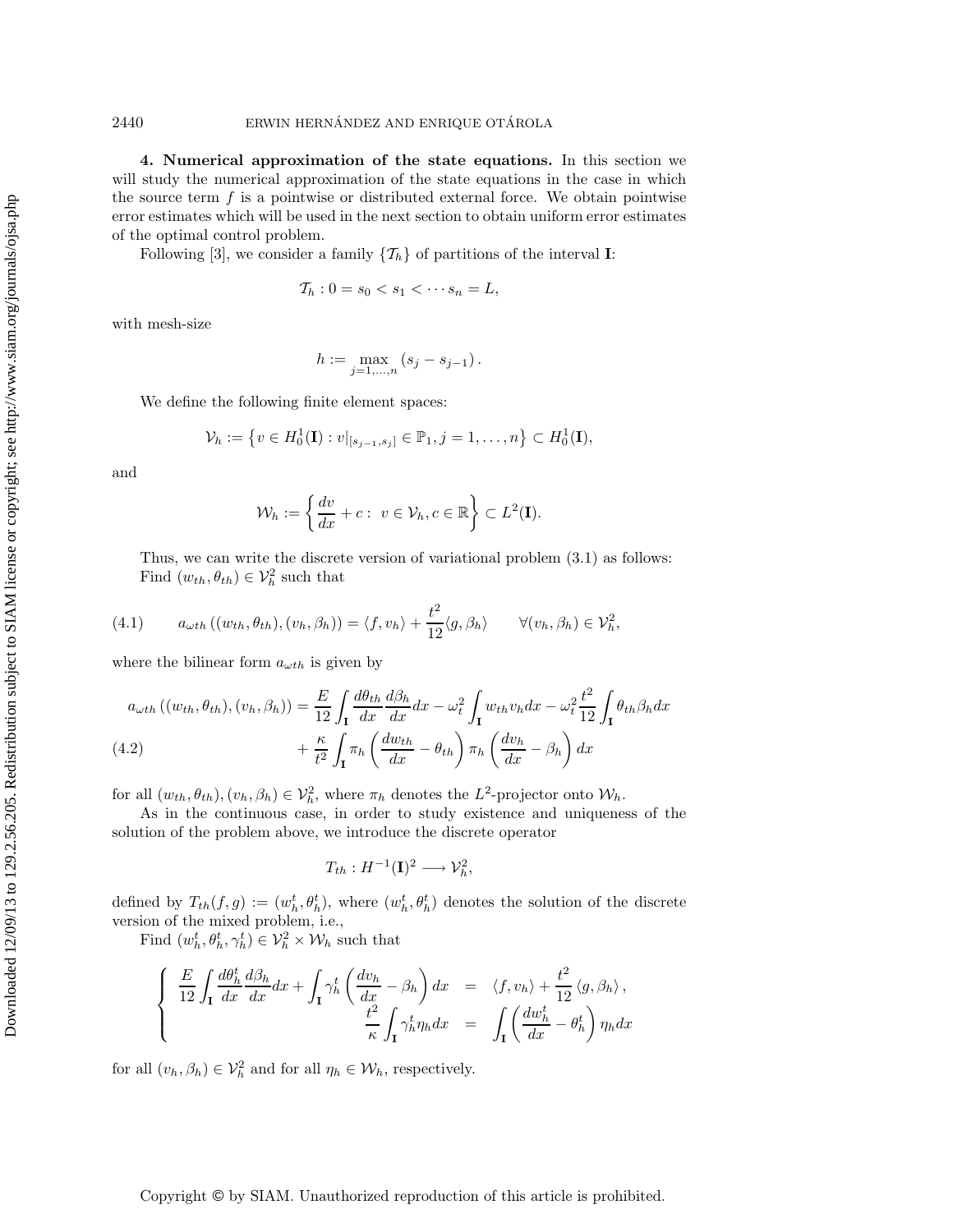As a consequence of Theorem 3.1 in [15], the operator  $T_{th}$  is well-defined and continuous; in fact, the solution of the mixed problem above satisfies

$$
||w_h^t||_{H^1(\mathbf{I})} + ||\theta_h^t||_{H^1(\mathbf{I})} + ||\gamma_h^t||_{L^2(\mathbf{I})} \leq C \left( ||f||_{H^{-1}(\mathbf{I})} + t^2 ||g||_{H^{-1}(\mathbf{I})} \right).
$$

Now we use the operator  $T_{th}$  to study existence and uniqueness of our discrete problem (4.1). First, we introduce the following technical result.

LEMMA 4.1. *For* t and h small enough it holds that if  $\mu_t$  is not an eigenvalue of *the operator*  $T_t$ *, then neither is an eigenvalue of the operator*  $T_{th}$ *.* 

*Proof.* According to Lemma 2.6 in [15], for t and h small enough we can guarantee the separation of isolated parts of the spectrum of  $T_t$ . Then, this lemma is a direct consequence of the spectral approximation of the discrete operator  $T_{th}$  (see Theorem 3.5 in [15]).  $\Box$ 

THEOREM 4.2. *Given*  $f, g \in H^{-1}(\mathbf{I})$  and  $\omega_t^2 \in \mathbb{R}$  such that  $\omega_t^2 \notin \mathcal{S}$ , there exists  $h_0 > 0$  *such that, for all*  $h < h_0$ *, problem* (4.1) *has a unique solution*  $(w_{th}, \theta_{th})$ *. Moreover, if*  $f, g \in L^2(\mathbf{I})$ *, the following estimates hold:* 

(4.3) 
$$
\| (w_t, \theta_t) - (w_{th}, \theta_{th}) \|_{H^1(\mathbf{I})^2} \le Ch \left( \| f \|_{L^2(\mathbf{I})} + t^2 \| g \|_{L^2(\mathbf{I})} \right),
$$

(4.4) 
$$
\| (w_t, \theta_t) - (w_{th}, \theta_{th}) \|_{L^2(\mathbf{I})^2} \leq Ch^2 \left( \| f \|_{L^2(\mathbf{I})} + t^2 \| g \|_{L^2(\mathbf{I})} \right).
$$

*On the other hand, if*  $f = \delta_x$  *and*  $g = \delta_y$ *, where*  $x, y \in I$  *are grid-point, then* 

(4.5) 
$$
\| (w_t, \theta_t) - (w_{th}, \theta_{th}) \|_{H^1(\mathbf{I})^2} \leq Ch,
$$

(4.6) 
$$
\| (w_t, \theta_t) - (w_{th}, \theta_{th}) \|_{L^2(\mathbf{I})^2} \leq C h^2.
$$

*Proof.* Analogously to the continuous case, the discrete problem  $(4.1)$  can be written using the operator  $T_{th}$  in the following manner:

$$
(w_{th}, \theta_{th}) - \omega_t^2 T_{th}(w_{th}, \theta_{th}) = T_{th}(f, g).
$$

Using Lemma 4.1, it is easy to see that  $\omega_t^2$  either belongs to the spectrum of the operator  $T_{th}$  and, as a consequence of this, we conclude existence and uniqueness for problem (4.1) for all  $\omega_t \in \mathbb{R}$  such that  $\omega_t^2 \notin \mathcal{S}$ . Moreover, by means of the same arguments shown in the proof of Theorem 3.2, we obtain the following discrete stability condition:

(4.7) 
$$
\| (w_{th}, \theta_{th}) \|_{H^1(\mathbf{I})^2} \leq C \left( \| f \|_{H^{-1}(\mathbf{I})} + t^2 \| g \|_{H^{-1}(\mathbf{I})} \right).
$$

On the other hand, as in  $[3]$ , it is easy to show that problem  $(4.1)$  is equivalent to the following mixed problem:

Find  $(w_{th}, \theta_{th}, \gamma_{th}) \in \mathcal{V}_h^2 \times \mathcal{W}_h$  such that

$$
\begin{cases}\n a\left((w_{th},\theta_{th}), (v_h, \beta_h)\right) + \int_{\mathbf{I}} \gamma_{th} \left(\frac{dv_h}{dx} - \beta_h\right) dx = \langle f, v_h \rangle + \frac{t^2}{12} \langle g, \beta_h \rangle, \\
\int_{\mathbf{I}} \left(\frac{dw_{th}}{dx} - \theta_{th}\right) \eta_h dx - \frac{t^2}{\kappa} \int_{\mathbf{I}} \gamma_{th} \eta_h dx = 0\n\end{cases}
$$

for all  $(v_h, \beta_h) \in V_h^2$  and for all  $\eta_h \in W_h$ , respectively. Here, the bilinear form is defined by

$$
a((w_{th}, \theta_{th}), (v_h, \beta_h)) = \frac{E}{12} \int_{\mathbf{I}} \frac{d\theta_{th}}{dx} \frac{d\beta_h}{dx} dx - \omega_t^2 \int_{\mathbf{I}} w_{th} v_h dx - \omega_t^2 \frac{t^2}{12} \int_{\mathbf{I}} \theta_{th} \beta_h dx.
$$

Downloaded 12/09/13 to 129.2.56.205. Redistribution subject to SIAM license or copyright; see http://www.siam.org/journals/ojsa.php Downloaded 12/09/13 to 129.2.56.205. Redistribution subject to SIAM license or copyright; see http://www.siam.org/journals/ojsa.php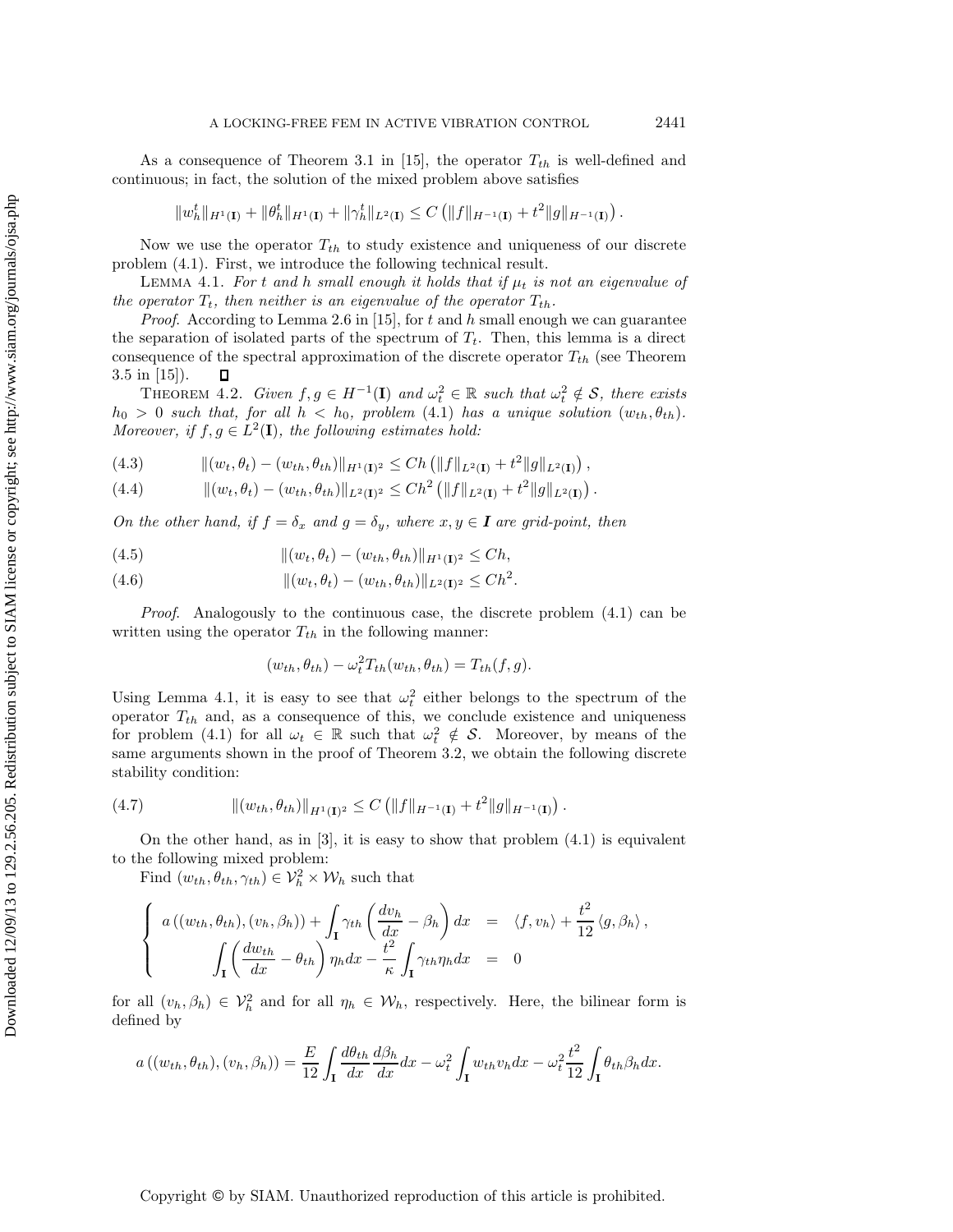Note that, this problem corresponds to the discretization of the continuous equation (3.1) written as a mixed problem. Then, (4.3) is a consequence of the second part of Proposition II.2.11 from [5], considering the stability condition given in (4.7).

The estimation (4.4) is obtained by adapting the duality argument used in the proof of Theorem 2 in [6] to our case.

Finally, note that, where x and y are grid-point, the solution of problem  $(4.1)$ locally belongs to  $H^2$ , then (4.5) and (4.6) follow by similar arguments.  $\Box$ 

The following lemmas will be used to obtain an error estimate for  $|w-w_{th}|$ . First, we introduce the following standard projections of w and  $\theta$  over  $\mathcal{V}_h$  (see [8]):

(4.8) 
$$
((\mathcal{P}w_t - w_t)', v')_{L^2(\mathbf{I})} = 0 \quad \forall v \in \mathcal{V}_h,
$$

(4.9) 
$$
((\mathcal{P}\theta_t - \theta_t)', \beta')_{L^2(\mathbf{I})} = 0 \quad \forall \beta \in \mathcal{V}_h.
$$

Here and therein v' stands for  $dv/dx$ .

LEMMA 4.3. *Given*  $f, g \in L^2(\mathbf{I})$  *and*  $\omega_t^2 \notin \mathcal{S}$ . Let  $(w_t, \theta_t)$  *and*  $(w_{th}, \theta_{th})$  *be the solution of problems* (3.1) *and* (4.1)*, respectively. Then, there exists*  $h_0 > 0$  *such that, for all*  $h < h_0$ *, the following estimation holds:* 

$$
\|\mathcal{P} w_t - w_{th}\|_{\infty} \le C h^2 \left( \|f\|_{L^2(\mathbf{I})} + t^2 \|g\|_{L^2(\mathbf{I})} \right)
$$

.

*Proof.* By taking  $(v, \beta) = (Pw_t - w_{th}, 0)$  in (3.1) and, subtracting from (4.1) with  $(v_h, \beta_h) = (\mathcal{P}w_t - w_{th}, 0)$ , we obtain the error equation

$$
(4.10) \t a_{wt} ((w_t, \theta_t), (\mathcal{P}w_t - w_{th}, 0)) - a_{wth} ((w_{th}, \theta_{th}), (\mathcal{P}w_t - w_{th}, 0)) = 0.
$$

In order to simplify the notation we will use the following expressions:

$$
\varsigma = \theta_t - \theta_{th},
$$
  
\n
$$
\sigma = w_t - w_{th},
$$
  
\n
$$
\bar{\sigma} = \mathcal{P}w_t - w_{th}.
$$

From (4.10) and the definition of  $a_{wt}$  and  $a_{wth}$ , we obtain

$$
\frac{k}{t^2}(\sigma', \bar{\sigma}') = \frac{k}{t^2}(\theta_t - \pi_h \theta_{th}, \bar{\sigma}') + \omega_t^2(\sigma, \bar{\sigma}),
$$
  
= 
$$
\frac{k}{t^2}(\varsigma, \bar{\sigma}') + \frac{k}{t^2}(\theta_{th} - \pi_h \theta_{th}, \bar{\sigma}') + \omega_t^2(\sigma, \bar{\sigma}).
$$

Now, by using the definition of  $\pi_h$  and the Cauchy–Schwarz inequality in  $L^2(I)$  and  $\mathbb{R}^2$ , respectively, we obtain

$$
k(\sigma', \bar{\sigma}') \leq k ||\varsigma||_{L^2(\mathbf{I})} ||\bar{\sigma}'||_{L^2(\mathbf{I})} + \omega_t^2 t^2 ||\sigma||_{L^2(\mathbf{I})} ||\bar{\sigma}||_{L^2(\mathbf{I})} \leq C ||(\varsigma, \sigma)||_{L^2(\mathbf{I})^2} ||\bar{\sigma}||_{H^1(\mathbf{I})}.
$$

From the definition of the projectors, we can use that  $(\sigma', \bar{\sigma}') = (\bar{\sigma}', \bar{\sigma}')$ , and the Poincare inequality to obtain

(4.11) 
$$
\|\bar{\sigma}\|_{H^1(\mathbf{I})}^2 \leq C \|(\varsigma, \sigma)\|_{L^2(\mathbf{I})^2} \|\bar{\sigma}\|_{H^1(\mathbf{I})}.
$$

Finally, the desired estimation follows from the continuous inclusion  $H^1(\mathbf{I}) \hookrightarrow L^{\infty}(\mathbf{I})$ and Theorem 4.2.  $\Box$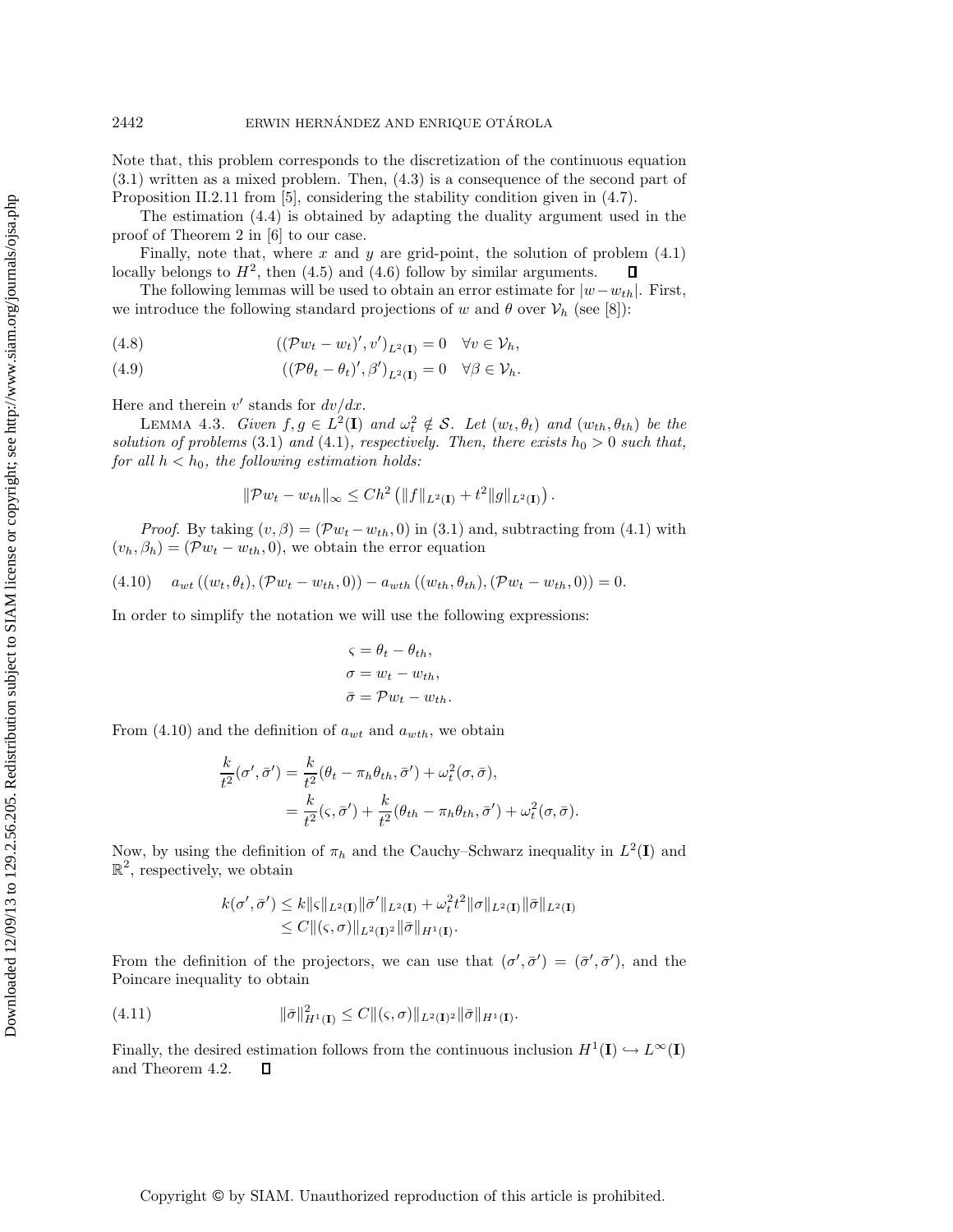LEMMA 4.4. *Given*  $f, g \in L^2(\mathbf{I})$  *such that*  $supp(f), supp(g) \subset \subset \mathbf{I}$  *and*  $\omega_t^2 \notin \mathcal{S}$ *, let us denote by*  $(w_t, \theta_t)$  *the solution of problem* (3.1)*. Given*  $x \in I \setminus (supp(f) \cup supp(g))$ *, let*  $d > 0$  *such that dist*( $x$ ,  $supp(f) \cup supp(g)$ ) ≥ d *and dist*( $supp(f) \cup supp(g)$ ,  $\partial$ **I**) ≥ d. *Then, there exists* C, depending on d, and  $h_0 > 0$  such that, for all  $h < h_0$ , the *following pointwise error estimate holds:*

$$
|(w_t(x), \theta_t(x)) - (\mathcal{P}w_t(x), \mathcal{P}\theta_t(x))| \leq Ch^2 \left( ||f||_{L^2(\mathbf{I})} + ||g||_{L^2(\mathbf{I})} \right).
$$

*Proof.* By considering  $I_1 = \{x \in I : dist(x, supp(f) \cup supp(g)) \ge d\}$ , because of Theorem 3.3, we have  $(w_t, \theta_t) \in W^{2,\infty}(\mathbf{I}_1)^2$ , then, recalling Lemma 4.3 in [8], we have

$$
\|(w_t, \theta_t) - (\mathcal{P}w_t, \mathcal{P}\theta_t)\|_{L^\infty(\mathbf{I}_1)^2} \le Ch^2 \|(w_t, \theta_t)\|_{W^{2,\infty}(\mathbf{I}_1)^2},
$$

then the desired result follows using the estimation in Theorem 3.3.  $\Box$ 

THEOREM 4.5. *Given*  $f, g \in L^2(\mathbf{I})$ *, such that*  $supp(f) \subset\subset \mathbf{I}$  *and*  $supp(g) \subset\subset$ **I***, and*  $\omega_t^2 \notin S$ *, let us denote by*  $(w_t, \theta_t)$  *and*  $(w_{th}, \theta_{th})$  *the solution of problems* (3.1) *and* (4.1)*, respectively. Given*  $x \in I \setminus (supp(f) \cup supp(g))$ *, let*  $d > 0$  *such that*  $dist(x, supp(f) ∪ supp(g)) ≥ d$ . Then, there exist C, only depending on d, and  $h_0 > 0$ such that, for all  $h < h_0$ , the following estimate holds:

$$
|w_t(x) - w_{th}(x)| \leq Ch^2 \left( \|f\|_{L^2(\mathbf{I})} + t^2 \|g\|_{L^2(\mathbf{I})} \right).
$$

*Proof.* The proof is a direct consequence of the previous lemmas.

Finally, for the case where the source term is Dirac's delta, we use standard results on classical Sobolev inequalities.

THEOREM 4.6. *Given*  $f = \delta_x$  *with*  $x \in I$ ,  $g = 0$ , and  $\omega_t^2 \notin S$ , let us denote by  $(w_t, \theta_t)$  *and*  $(w_{th}, \theta_{th})$  *the solutions of problems* (3.1) *and* (4.1)*, respectively. Then, there exist*  $h_0 > 0$  *such that, for all*  $h < h_0$ *, the following estimate holds:* 

$$
||(w_t, \theta_t) - (w_{th}, \theta_{th})||_{L^{\infty}(\mathbf{I})^2} \leq Ch.
$$

*Proof.* This result is a consequence of the continuous inclusion  $H^1(\mathbf{I}) \hookrightarrow L^{\infty}(\mathbf{I})$ and the estimate (4.5) in Theorem 4.2.  $\Box$ 

**5. Optimal amplitudes of actuators. Numerical methods.** In this section we obtain locking-free error estimates for the optimal control problems proposed in section 1: *punctual sensors* and *distributed sensors*. In order to obtain such estimates, we proceed as in the numerical framework used in [4, Chapter 5], and we use the results obtained in the previous sections.

Due to the linearity of problem  $(2.1)$  and keeping in mind that the source term  $f$ is written in terms of the control variable  $\mathbf{u} := (u_1, \ldots, u_N) \in \mathbb{R}^N$ ,

(5.1) 
$$
f = f_e + \sum_{i=1}^{N} u_i \delta_{y_i}
$$
, with  $u_i \in \mathbb{R}$ ,  $i = 1, ..., N$ .

The unique solution  $(w_t, \theta_t)$  can be written in terms of the control variable as

$$
(w_t, \theta_t) = (w_{t0}, \theta_{t0}) + \sum_{i=1}^{N} u_i (w_{ti}, \theta_{ti}),
$$

where  $(w_{t0}, \theta_{t0})$  is the solution of problem (2.1) without control, considering only the external force  $f_e$ , i.e.,  $\mathbf{u} = \mathbf{0}$  in (5.1), and  $(w_{ti}, \theta_{ti})$  is the solution of problem (2.1)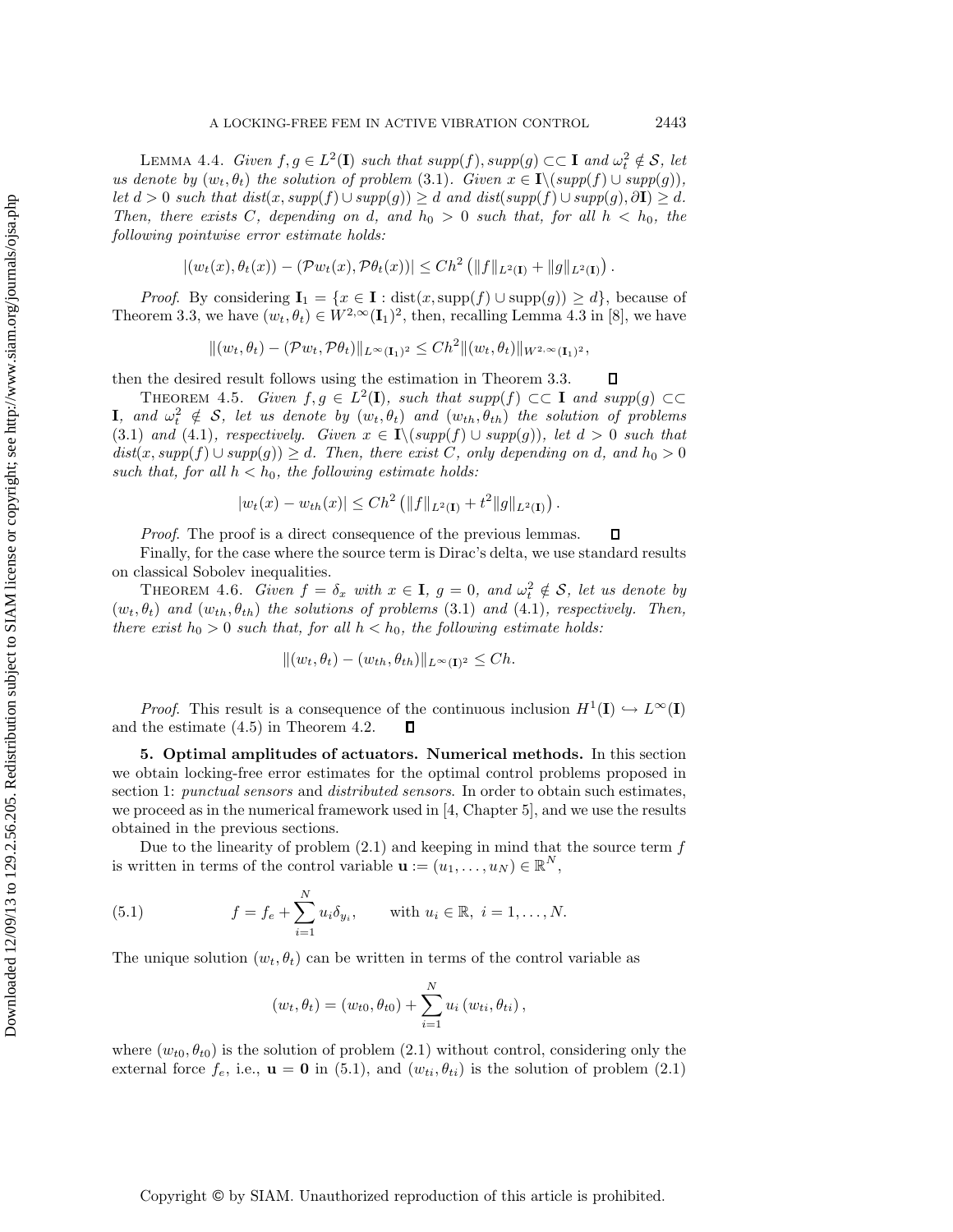with  $f = \delta_{y_i}$  and  $g = 0$ , i.e., when the system is only excited by the *i*th actuator with unit amplitude, excluding the effect of the external force  $f_e$ .

To prove existence and uniqueness of the optimal control problems (2.4) and (2.6), we consider *transfer functions* that correspond to mappings  $z(\mathbf{u})$  and  $y(\mathbf{u})$ that establish the relation between control and observation in the respective control problem.

Distributed sensors:

$$
\begin{array}{ccc} \mathbb{R}^N & \longrightarrow & \mathcal{C}^0 \left( \mathbf{I} \right), \\ \bm{u} & \longmapsto & \bm{y}(\bm{u}) \end{array} = w_t(\bm{u},x)|_{(a_1,a_2)}.
$$

Punctual sensors:

$$
\mathbb{R}^N \longrightarrow \mathbb{R}^M,
$$
  

$$
\mathbf{u} \longmapsto \mathbf{z}(\mathbf{u}) = (w_t(\mathbf{u}, p_1), \dots, w_t(\mathbf{u}, p_M)).
$$

Since the transfer functions  $z(u)$  and  $y(u)$  are affine, it is clear that both first terms in the cost functions (2.3) and (2.5), respectively, are quadratic. Moreover, the second terms are strictly convex when  $\nu > 0$ . Therefore, it is clear that the cost functions are strictly convex if  $\nu > 0$ , or well if  $\nu \geq 0$  and the observations are one to one. Thus, we may conclude that both optimal control problems, distributed sensors, and punctual sensors have unique solutions under these considerations.

Note that, in the problem of punctual sensors, in the case that the number of sensors is greater than or equal to the number the actuators (i.e.,  $M \geq N$ ), the observations to each single actuator are linearly independent and, therefore, transfer function is one to one, or the observations are one to one. In the distributed case, the same follows from the existence and uniqueness of the solution of (2.1).

In order to analyze both optimal control problems simultaneously, we will consider the following, more general, cost functional:

(5.2) 
$$
\mathfrak{J}(\boldsymbol{u}) := \frac{1}{2} \|\boldsymbol{p}(\boldsymbol{u}) - \boldsymbol{p}_d\|_{\mathcal{H}}^2 + \frac{\nu}{2} \|\boldsymbol{u}\|_{2}^2,
$$

where,  $\mathcal{H} = \mathbb{R}^M$  and  $p(u) = z(u)$  in the case of the punctual sensor and,  $\mathcal{H} =$  $L^2(a_1, a_2)$  and  $p(u) = y(u)$  in the case of the distributed sensor. Thus, considering  $p_d = 0$ , the optimal control problems is the following:

Find  $u^{op} \in U_{ad}$  such that

(5.3) 
$$
\mathfrak{J}(\boldsymbol{u}^{op}) = \inf_{\boldsymbol{u} \in U_{ad}} \mathfrak{J}(\boldsymbol{u}).
$$

The global observation **p** is written in terms of the control variable  $u \in \mathbb{R}^n$  and the observations  $p_0, p_1, \ldots, p_N$  in the following way:

$$
\boldsymbol{p}(\boldsymbol{u}) = \boldsymbol{p}_0 + \sum_{i=1}^N u_i \boldsymbol{p}_i,
$$

where, if  $e_i$  represents the *i*th element of the canonic basis of  $\mathbb{R}^N$ , we set Distributed sensors:

(5.4) 
$$
\boldsymbol{p}_0 := w_{t0}(\boldsymbol{0},x)|_{(a_1,a_2)},
$$

(5.5) 
$$
\boldsymbol{p}_i := w_{ti}(\boldsymbol{e}_i, x)|_{(a_1, a_2)}, \quad i = 1, \ldots, N.
$$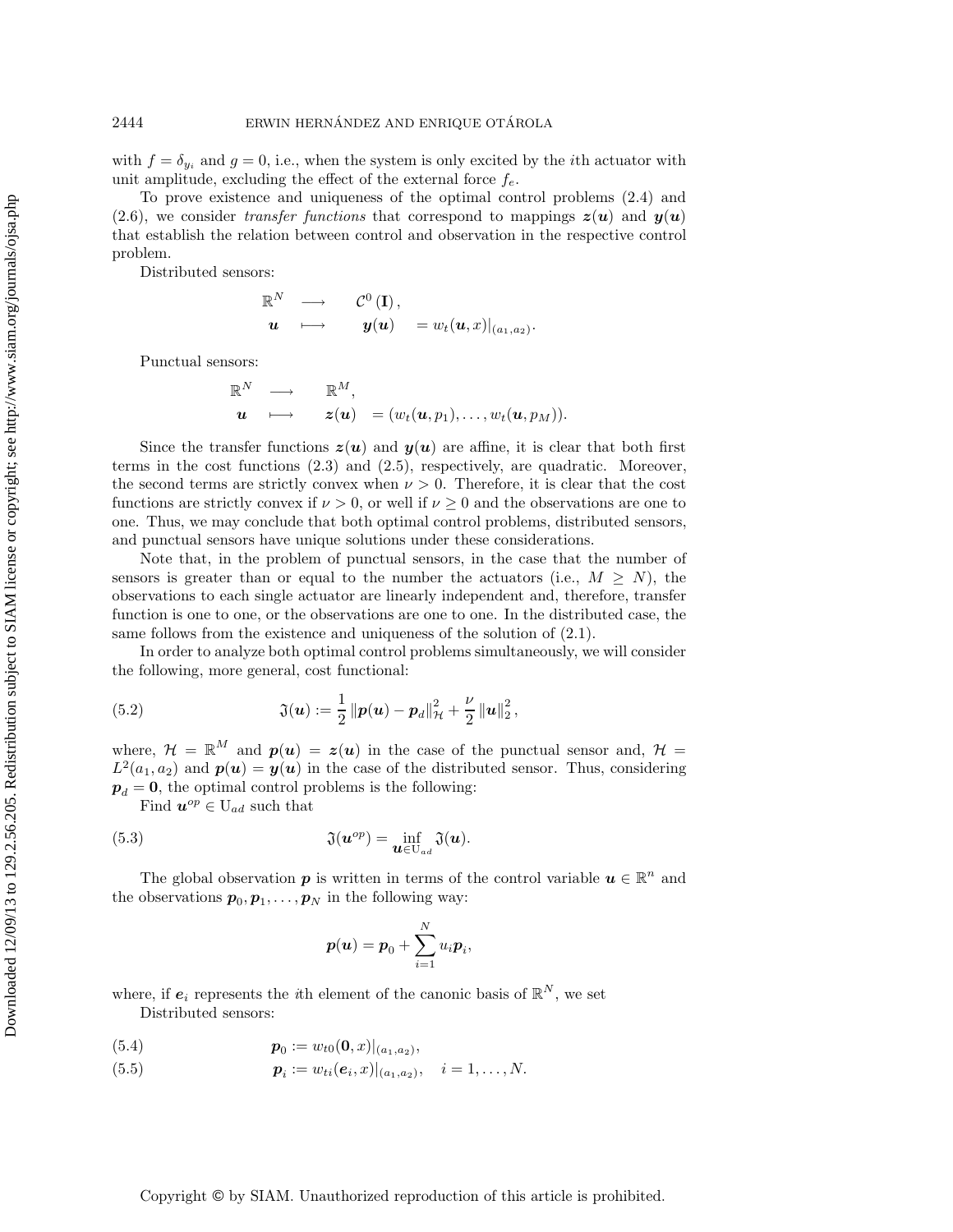Punctual sensors:

(5.6) 
$$
\mathbf{p}_0 := (w_{t0}(\mathbf{0}, p_1), \dots, w_{t0}(\mathbf{0}, p_M)),
$$
  
(5.7) 
$$
\mathbf{p}_i := (w_{ti}(e_i, p_1), \dots, w_{ti}(e_i, p_M)), \quad i = 1, \dots, N.
$$

Thus, the cost function (5.2) becomes

$$
\mathfrak{J}(\mathbf{u}) = \frac{1}{2} \left\| \mathbf{p}_0 + \sum_{i=1}^N u_i \mathbf{p}_i \right\|_{\mathcal{H}}^2 + \frac{\nu}{2} \|\mathbf{u}\|_2^2
$$
  
=  $\frac{1}{2} \left\{ (\mathbf{p}_0, \mathbf{p}_0)_{\mathcal{H}} + 2 \sum_{i=1}^N u_i (\mathbf{p}_i, \mathbf{p}_0)_{\mathcal{H}} + \sum_{i=1}^N \sum_{j=1}^N u_i u_j ((\mathbf{p}_i, \mathbf{p}_j)_{\mathcal{H}} + \nu \delta_{ij}) \right\}.$ 

Then, by introducing the matrix  $P \in \mathbb{R}^{N \times N}$  and the vector  $\mathbf{b} \in \mathbb{R}^{N}$ , defined by

$$
(\boldsymbol{P})_{ij} := (\boldsymbol{p}_j, \boldsymbol{p}_i)_{\mathcal{H}}, \quad i, j = 1, \ldots, N,
$$
  

$$
(\boldsymbol{b})_i := (\boldsymbol{p}_0, \boldsymbol{p}_i)_{\mathcal{H}}, \quad i = 1, \ldots, N,
$$

the optimal control problem (5.3) is equivalent to the following quadratic programming problem:

Find  $u^{op}$  such that

$$
\mathfrak{J}(\boldsymbol{u}^{op}) = \inf_{\boldsymbol{u}\in U_{ad}}\frac{1}{2}\bigg\{((\boldsymbol{P}+\nu\mathbf{I})\,\boldsymbol{u},\boldsymbol{u}) + 2(\boldsymbol{u},\boldsymbol{b}) + \|\boldsymbol{p}_0\|_2^2\bigg\},\,
$$

where  $(\cdot, \cdot)$  denotes the standard inner product in  $\mathbb{R}^N$ .

Notice that, observation *p* involves the solution of a system of partial differential equations, given by the state equations, which has to be approximated by the finite element method described and analyzed in the last section. This leads to an approximate functional that will be considered.

Let  $w_{th}$  be the approximation of the transversal displacement solution of the discrete problem (4.1), with a load source f defined by (5.1) for a given vector  $u \in \mathbb{R}^{N}$ .

Let us introduce, for  $i = 0, ..., N$ , the approximate observation  $p_{hi}$  which is obtained by replacing  $w_{ti}$  by  $w_{thi}$ , in (5.4)–(5.7). Then, the global observation  $p_h$  in problem (5.3) can be written in the following way:

$$
\boldsymbol{p}_h(\boldsymbol{u}) := \boldsymbol{p}_{h0} + \sum_{i=1}^N u_i \boldsymbol{p}_{hi}.
$$

Now, let  $P_h \in \mathbb{R}^{N \times N}$  and  $b_h$  be defined by

$$
(\boldsymbol{P}_h)_{ij} := (\boldsymbol{p}_{hj}, \boldsymbol{p}_{hi})_{\mathcal{H}}, \quad i, j = 1, \ldots, N,
$$
  

$$
(\boldsymbol{b}_h)_i := (\boldsymbol{p}_{h0}, \boldsymbol{p}_{hi})_{\mathcal{H}}, \quad i = 1, \ldots, N.
$$

The approximate cost function can be written as

(5.8) 
$$
\mathfrak{J}_h(\boldsymbol{u}) = \frac{1}{2} ||\boldsymbol{p}_h(\boldsymbol{u})||_{\mathcal{H}}^2 + \frac{\nu}{2} ||\boldsymbol{u}||_2^2
$$

$$
= \frac{1}{2} \left\{ ((\boldsymbol{P}_h + \nu \mathbf{I}) \, \boldsymbol{u}, \boldsymbol{u}) + 2 (\boldsymbol{u}, \boldsymbol{b}_h) + ||\boldsymbol{p}_{h0}||_2^2 \right\}.
$$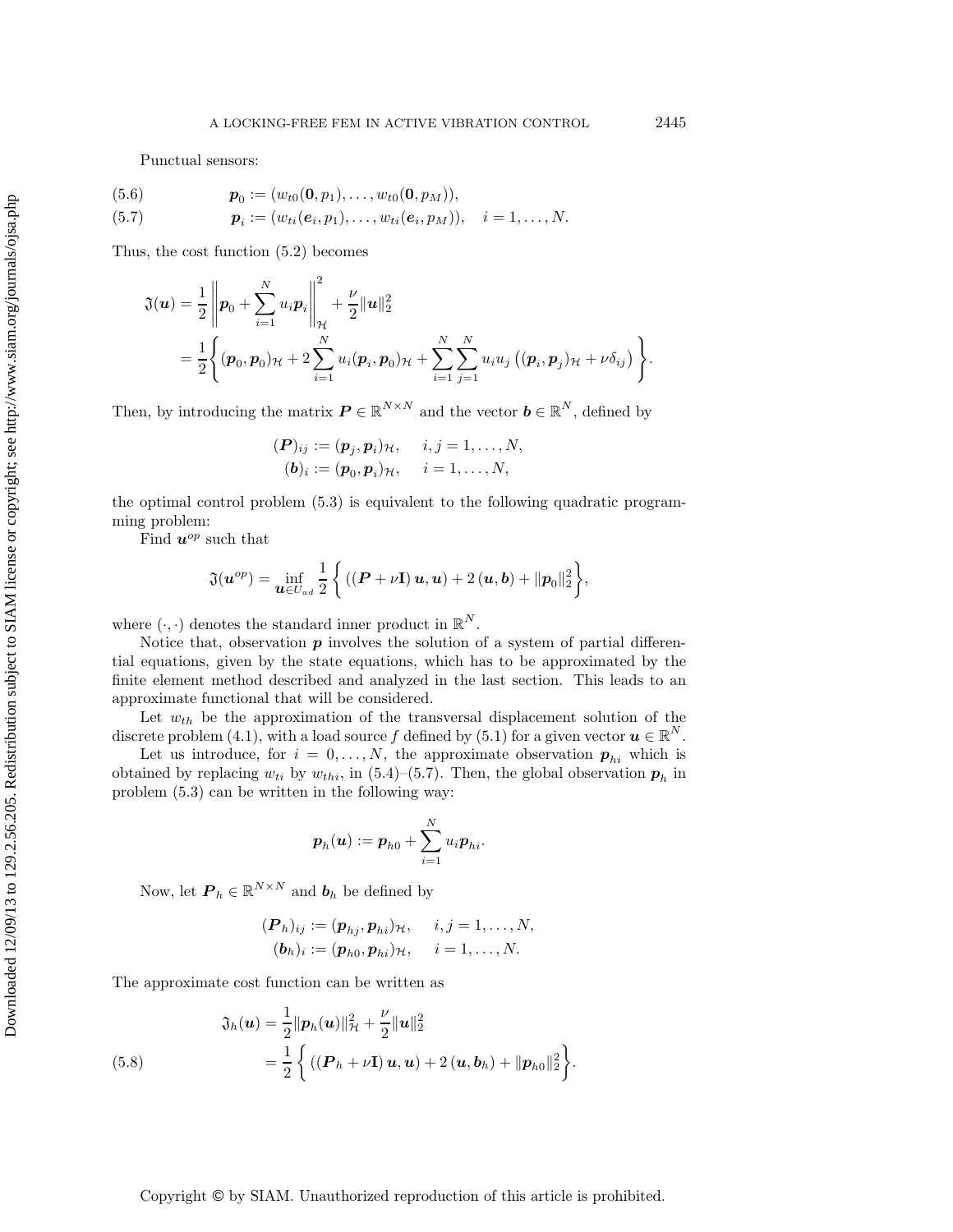These definitions lead us to the following discrete optimal control problem: Find  $\boldsymbol{u}_h^{op}$  such that

(5.9) 
$$
\mathfrak{J}_h(\boldsymbol{u}_h^{op}) = \inf_{\boldsymbol{u} \in U_{ad}} \frac{1}{2} \left\{ \left( (\boldsymbol{P}_h + \nu \mathbf{I}) \, \boldsymbol{u}, \boldsymbol{u} \right) + 2 \left( \boldsymbol{u}, \boldsymbol{b}_h \right) + \|\boldsymbol{p}_{h0}\|_2^2 \right\}.
$$

The argument  $u_h^{op}$ , where the minimum is attained, is expected to be a good approximation of the optimal control  $u^{op}$ . Adapting the proof of Lemma 5.1 in [4], we obtain estimates for  $||\boldsymbol{P} - \boldsymbol{P}_h||_2$  and  $||\boldsymbol{b} - \boldsymbol{b}_h||_2$ . Notice that, any norm can be used because the spaces have finite dimension. The estimates are shown separately, for each control problem, in the next lemma.

LEMMA 5.1. *There exists*  $h_0 > 0$ *, such that for all*  $h < h_0$  *the following estimates hold:*

Punctual sensors:

$$
(5.10) \t\t\t  $\|\boldsymbol{P} - \boldsymbol{P}_h\|_2 \leq Ch,$
$$

$$
(5.11) \t\t\t\t ||\boldsymbol{b} - \boldsymbol{b}_h||_2 \leq Ch.
$$

Distributed sensors:

(5.12) 
$$
\|\bm{P} - \bm{P}_h\|_2 \leq C h^2,
$$

*b* − *b*h<sup>2</sup> ≤ Ch<sup>2</sup> (5.13)

*Proof.* We will prove Lemma 5.1 in our general setting. Let us denote by  $\Delta p_i$  the approximation errors between the observation  $p_i$  and the approximate observation  $p_{hi}$ ,  $i = 0, \ldots, N$ , i.e.,  $\Delta p_i = p_{hi} - p_i$ . Using this notation, the definition of the matrices  $P$  and  $P_h$ , and the Cauchy–Schwarz inequality in the space  $H$ , we obtain

$$
\begin{aligned} |(\boldsymbol{P})_{ij}-(\boldsymbol{P}_h)_{ij}|&= \left|(\boldsymbol{p}_j,\Delta \boldsymbol{p}_i)_{\mathcal{H}}+(\Delta \boldsymbol{p}_j,\boldsymbol{p}_i)_{\mathcal{H}}+(\Delta \boldsymbol{p}_j,\Delta \boldsymbol{p}_i)_{\mathcal{H}}\right|\\ &\leq \| \boldsymbol{p}_j\|_{\mathcal{H}}\|\Delta \boldsymbol{p}_i\|_{\mathcal{H}}+\| \boldsymbol{p}_j\|_{\mathcal{H}}\|\Delta \boldsymbol{p}_i\|_{\mathcal{H}}+\|\Delta \boldsymbol{p}_j\|_{\mathcal{H}}\|\Delta \boldsymbol{p}_i\|_{\mathcal{H}}, \end{aligned}
$$

analogously,

$$
|(b)_i-(b_h)_i|\leq \|p_0\|_{\mathcal{H}}\|\Delta p_i\|_{\mathcal{H}}+\|p_i\|_{\mathcal{H}}\|\Delta p_0\|_{\mathcal{H}}+\|\Delta p_0\|_{\mathcal{H}}\|\Delta p_i\|_{\mathcal{H}}.
$$

Thus, estimates (5.10) and (5.11) follow from the definition of the observations, Theorem 4.6 or Theorem 4.5 (depending on the external force) for  $i = 0$ , and Theorem 4.6 for  $i = 1, \ldots, N$ . In the same way, estimates (5.12) and (5.13) follow from Theorem  $\Box$ 4.2.

As a consequence of this theorem, we have existence and uniqueness of the solution of the discrete optimal control problem for h small enough.

COROLLARY 5.2. *There exists*  $h_0 > 0$  *such that for all*  $h < h_0$ *, problem* (5.3) *has a unique solution in the case of*  $\nu > 0$  *or in the case of*  $\nu \geq 0$  *and*  $p(u)$  *is one to one.* 

*Proof.* From the previous theorem, for h small enough,  $P_h$  is positive definite, because it converges to  $P$ , which is positive definite.  $\Box$ 

Finally, in the next theorem we show the estimates for the approximate error of the optimal control; the proof is based on Theorem 5.4 in [4].

THEOREM 5.3. Let us assume that  $\nu > 0$  or  $\nu \geq 0$  and  $p(u)$  is one to one. If  $\mathbf{0} \in \mathcal{U}_{ad}$ , then there exists a positive constant C independent of t and  $h_0$  such that, *for all*  $h \in (0, h_0]$ *,* 

$$
\|\boldsymbol{u}^{op}-\boldsymbol{u}_h^{op}\|\leq Ch
$$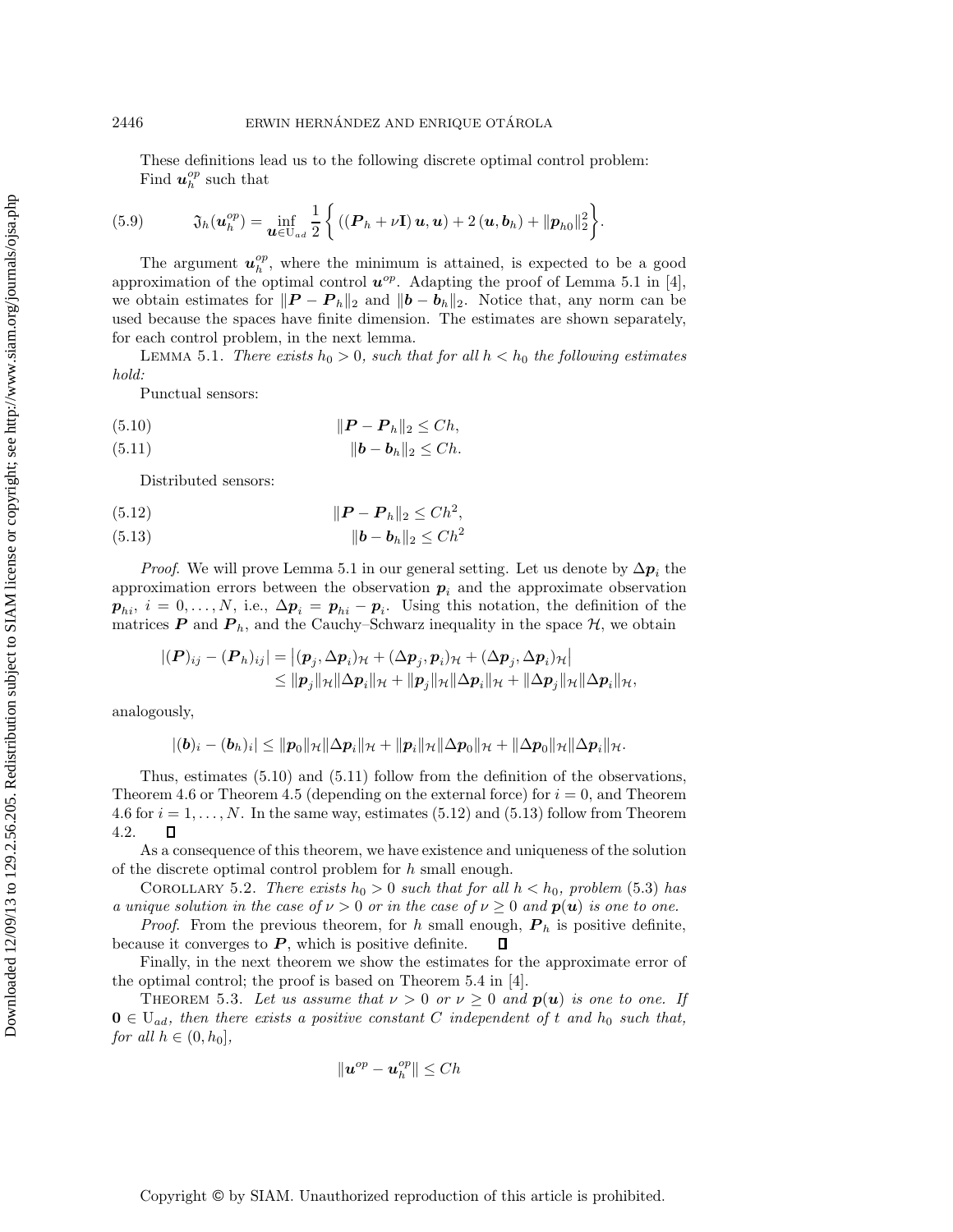*for the punctual sensor problem, and*

$$
\|\boldsymbol{u}^{op}-\boldsymbol{u}_h^{op}\|\leq Ch^2
$$

*for the distributed sensor problem.*

*Proof*. These results are the consequence of Lemmas 5.1 and 5.3 in [4], adapting the notations. П

**6. Numerical results.** In this section we report the results of some numerical tests computed with a MATLAB code that implements the locking-free finite element scheme described above. We used a reduced-order scheme for the integration of the shear term in the primal formulation, such as the scheme proposed in [3], which is equivalent to the mixed formulation.

We consider representative examples of each control scheme. In order to quantify the effect of the control we use the following attenuation measure in both cases:

$$
\text{Attention (dB)} = -10 \log \left( \frac{\mathbf{J}(u)}{\mathbf{J}(0)} \right),
$$

where **J** denotes the corresponding functional of each problem.

**Punctual sensors.** In order to describe this numerical control problem we consider the following choices:

- The domain of the beam is  $I := (0, 1)$ .
- The physical parameters are:
	- elastic moduli:  $E = 2.1 \times 10^{11}$ Pa,
	- $-$  Poisson coefficient:  $\bar{\nu} = 0.3$ ,
	- $-$  correction factor:  $k = 5/6$ ,
	- density:  $\rho = 7.8 \times 10^3 \text{Kg/m}^3$ ,
	- $-\hat{\omega} = 22s^{-1}.$
- The external force is Dirac's delta localized in  $x = 0.15$ .
- There is one sensor in  $x = 0.4$ .
- There is one actuator in  $x = 0.75$ .

• The admissible control set is  $U_{ad} = \mathbb{R}$  and the weighting factor is  $\nu = 0$ . Note that, as  $U_{ad} = \mathbb{R}$  and  $\nu = 0$ , the classical Euler inequality

$$
((\boldsymbol{P}_h + \nu \mathbf{I})\boldsymbol{u}_h^{op} + \boldsymbol{b}_h, v - \boldsymbol{u}_h^{op}) \ge 0 \quad \forall v \in U_{ad},
$$

associated with the problem (5.9), is reduced to the following linear systems of equations:

$$
\boldsymbol{P}_h \boldsymbol{u}_h^{op} = -\boldsymbol{b}_h.
$$

In Table 6.1, we report the optimal control computed for different values of the thickness t and successively refined meshes. It also includes the computed order of convergence and the corresponding extrapolated optimal control, obtained by means of a least squares fitting of the model

$$
\boldsymbol{u}_h^{op} \approx \boldsymbol{u}_{ex} + Ch^t.
$$

Moreover, in Table 6.1, it can be seen that the order of convergence remains uniformly optimal with respect to  $t$ ; this confirms that the method is locking-free.

The error, for  $t = 0.05$  and  $t = 0.005$ , is shown in Figure 6.1, where it can be clearly seen that the order of convergence is essentially  $\mathcal{O}(h)$ , as predicted by theoretical results.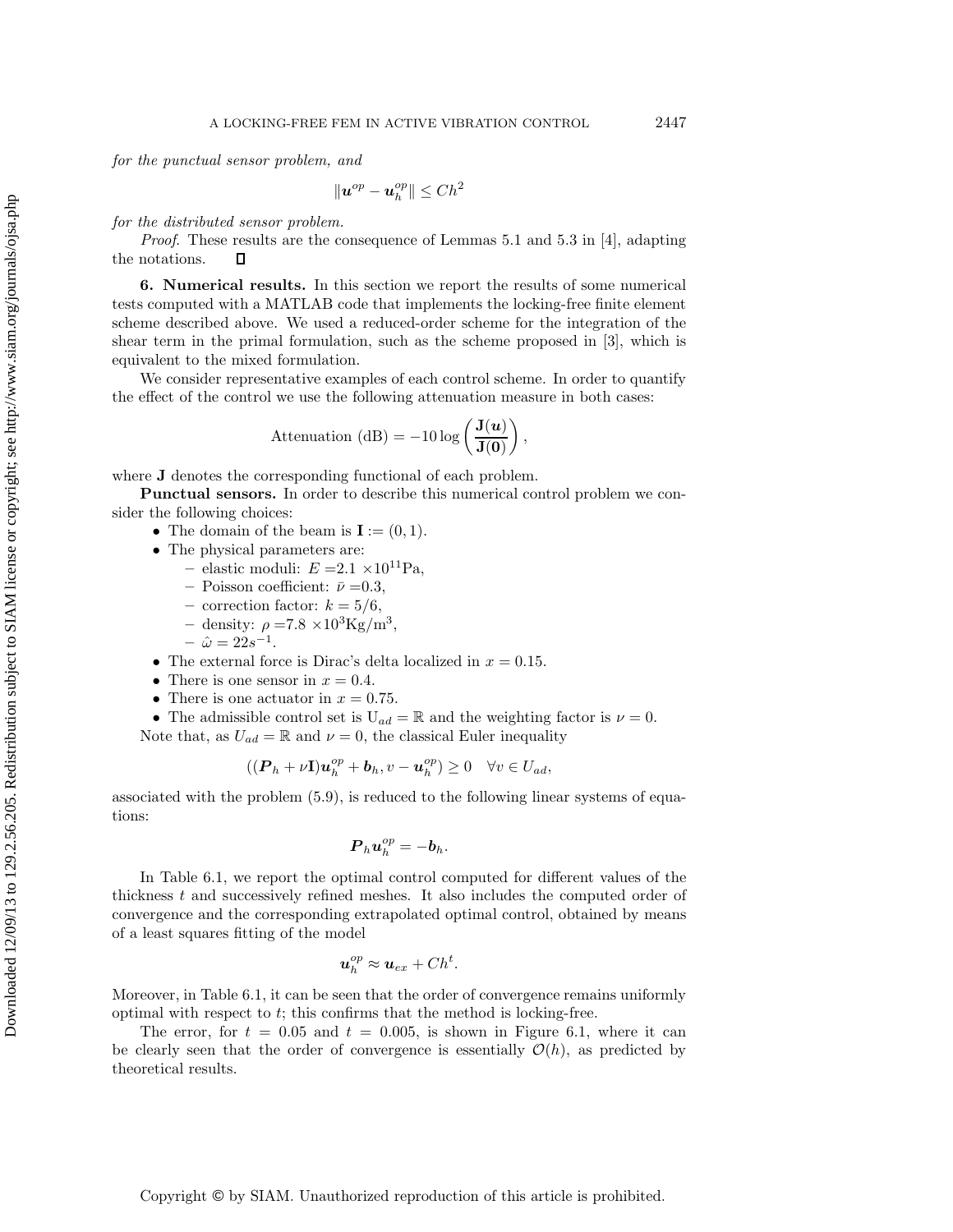TABLE  $6.1$ Optimal controls for a punctual sensor problem (scaled by a factor  $10^{11}$ ).

| t.     | $h = 1/80$ | $h = 1/100$ | $h = 1/120$ | $h = 1/140$ | ext.      | order |
|--------|------------|-------------|-------------|-------------|-----------|-------|
| 0.8    | 1.6288181  | 1.6252264   | 1.6228266   | 1.6211095   | 1.6106959 | 0.99  |
| 0.1    | 2.1995987  | 2.2139872   | 2.2236505   | 2.2305880   | 2.2735737 | 0.97  |
| 0.05   | 2.2237015  | 2.2389812   | 2.2492472   | 2.2566195   | 2.3029090 | 0.96  |
| 0.01   | 2.2305049  | 2.2460195   | 2.2564446   | 2.2639318   | 2.3109361 | 0.96  |
| 0.005  | 2.2269057  | 2.2422274   | 2.2525226   | 2.2599163   | 2.3063355 | 0.96  |
| 0.0008 | 2.0188211  | 2.0238280   | 2.0271929   | 2.0296103   | 2.0447812 | 0.96  |



FIG. 6.1. Relative error  $(\%)$  versus number of d.o.f. (log-log scale).

Now, we consider the following choice of parameters:  $h = 1/100$ ,  $t = 0.001$ , and the first resonance frequency for this configuration, i.e.,  $\omega = 33s^{-1}$ . The attenuation obtained is

$$
\text{Attention (dB)} = -10 \log \left( \frac{J(u)}{J(0)} \right) = 481.10.
$$

The absolute value of the displacements with and without control can be seen in Figure 6.2, which clearly shows the reduction of the vibration at the sensor.

Finally, in Figure 6.3, we report the functionals with and without control as a function of the frequency, where [0, 200] is the chosen frequency range. We can appreciate a vibration reduction in all frequencies of interest, in fact, the vibration is reduced by a factor of order 10<sup>9</sup>.

Now, we consider a second numerical example, where the objective is to minimize the vibration in two points of the beam using two actuators. We use the same choices as the previous example, except the following:

- There are two sensors in  $x = 0.4$  and  $x = 0.7$ .
- There are two actuators in  $x = 0.1$  and  $x = 0.5$ .
- $\omega = 153s^{-1}$ .

In Figure 6.4, we report the absolute value of the displacement with and without control for  $t = 0.001$  and  $h = 1/100$ . In this figure we can see that the displacement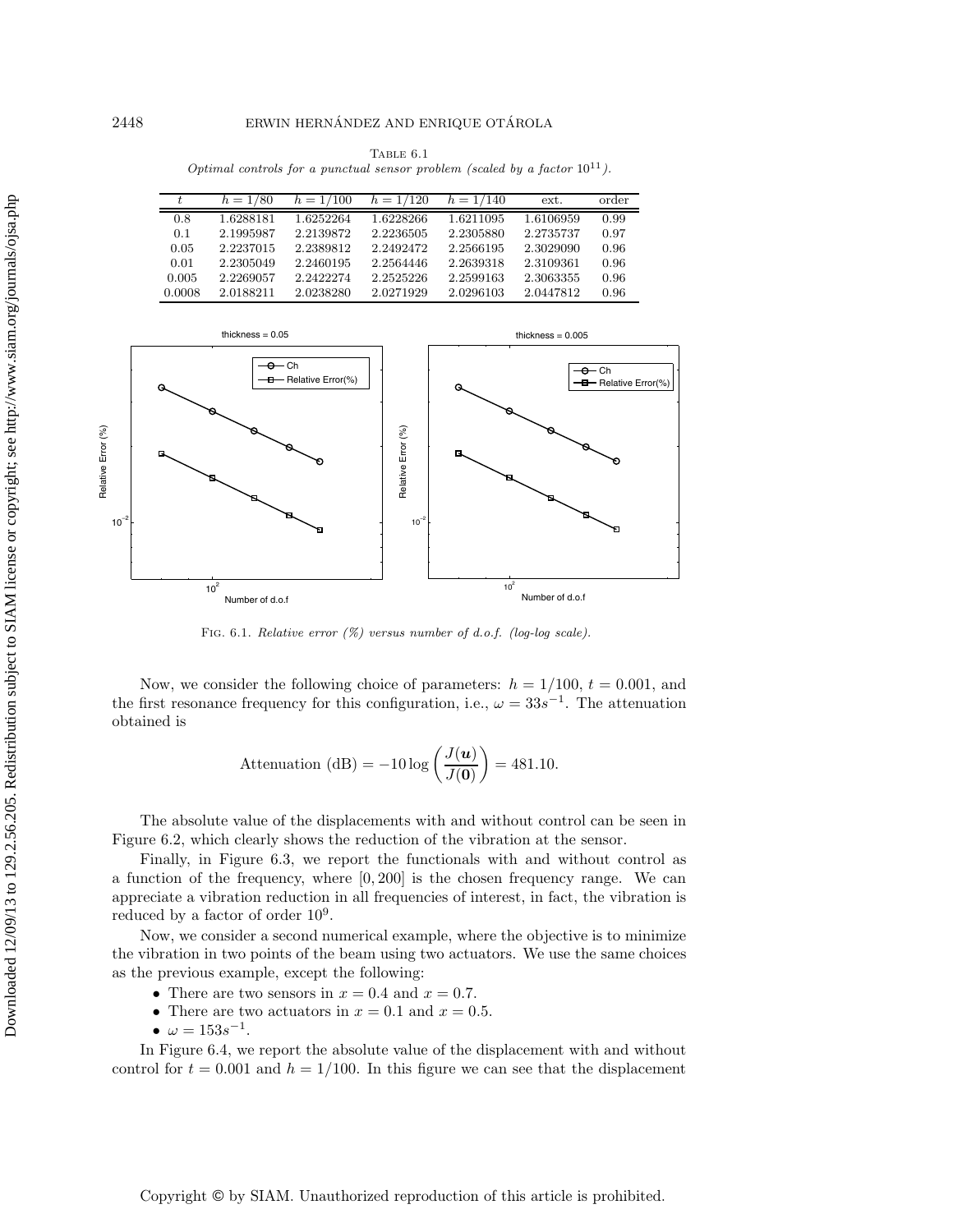

Fig. 6.2. Reduction of vibration in the used sensor: Absolute values of the displacements with and without control as functions of a spatial coordinate.



Fig. 6.3. Cost functionals with and without control for punctual sensor control problem.

in the used sensors are practically zero, in fact,

$$
w(u, 0.4) = 9.2646 \times 10^{-13},
$$
  

$$
w(u, 0.7) = -2.77712 \times 10^{-12}.
$$

The attenuation obtained in this case is

$$
\text{Attention (dB)} = -10 \log \left( \frac{J(u)}{J(0)} \right) = 443.14.
$$

Notice that the aim of the control design in this case is to reduce the vibration at the sensors used, i.e., the vertical displacement on the points  $x = 0.4$  and  $x = 0.7$ . However, this kind of control can increase significantly the displacement elsewhere on

Copyright © by SIAM. Unauthorized reproduction of this article is prohibited.

Downloaded 12/09/13 to 129.2.56.205. Redistribution subject to SIAM license or copyright; see http://www.siam.org/journals/ojsa.php Downloaded 12/09/13 to 129.2.56.205. Redistribution subject to SIAM license or copyright; see http://www.siam.org/journals/ojsa.php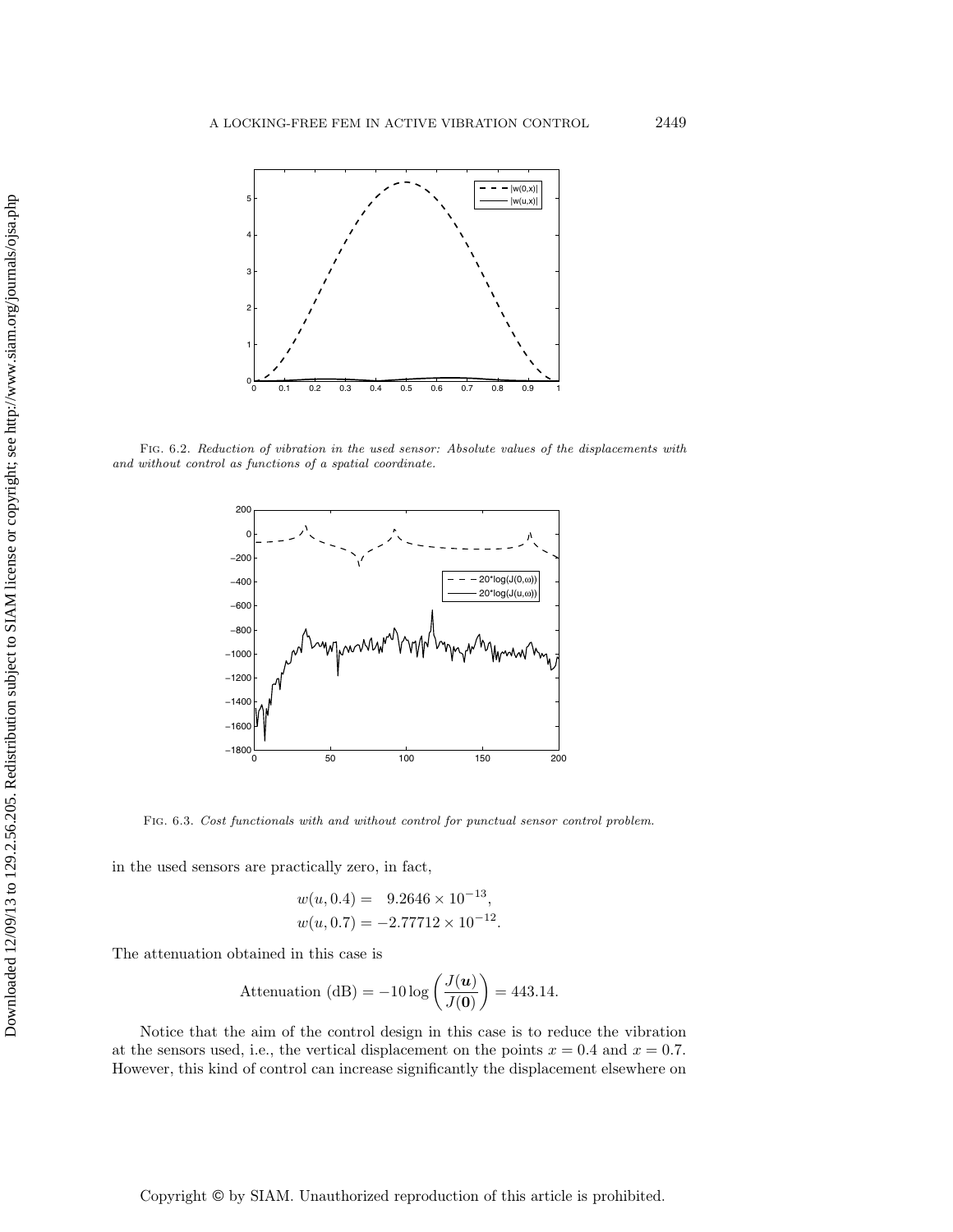

Fig. 6.4. Reduction of vibration in the used sensors: Absolute value of the displacements with and without control as functions of a spatial coordinate.

TABLE  $6.2$ Optimal controls for a distributed sensor problem (scaled by a factor  $10^{10}$ ).

| t.     | $h = 1/80$   | $h = 1/100$  | $h = 1/120$  | $h = 1/140$  | ext.         | order |
|--------|--------------|--------------|--------------|--------------|--------------|-------|
| 0.8    | $-9.7823054$ | $-9.7817365$ | $-9.7814275$ | $-9.7812412$ | $-9.7807252$ | 2.00  |
| 0.1    | $-8.6262707$ | $-8.6259863$ | $-8.6258316$ | $-8.6257382$ | $-8.6254778$ | 1.99  |
| 0.05   | $-8.4882370$ | $-8.4881011$ | $-8.4880270$ | $-8.4879822$ | $-8.4878566$ | 1.98  |
| 0.01   | $-8.4649421$ | $-8.4649080$ | $-8.4648892$ | $-8.4648777$ | $-8.4648443$ | 1.92  |
| 0.005  | $-8.5598335$ | $-8.5599232$ | $-8.5599717$ | $-8.5600010$ | $-8.5600815$ | 2.01  |
| 0.0008 | $-6.5088359$ | $-6.3125978$ | $-6.2058951$ | $-6.1415276$ | $-5.9634914$ | 2.00  |

the beam since the cost functional only includes the above mentioned observations. In this example, this behavior can be appreciated, approximately, on the interval [0, 0.15]. The effect of local control on structures can be appreciated in other control designs (see  $[13, \text{ section } 6.2]$ ).

**Distributed sensors.** The problem of AVC arises naturally from engineering problems; several of them have been reviewed in the book by Fuller, Elliot, and Nelson [13]. In this book they review a control scheme based on Fourier transform, applied to the Euler–Bernoulli beam model. While the control scheme proposed in this paper is different from that and, moreover, the structure is modeled with different equations, for Timoshenko's model for small values of the beam thickness we can expect similar results, because the objective of the control is the same and the shear effect included in Timoshenko's equations can be ignored. To formulate this control problem it is enough to consider one sensor along the beam  $(a_1 = 0 \text{ and } a_2 = 1)$  and the same choices as the first numerical example (see [13, Chapter 6]).

Similar to the punctual sensor test in Table 6.2, we report the optimal control computed for different values of t and successively refined meshes. In this table, we can see how the order of convergence remains uniformly optimal in t. In the same way as above, the extrapolated value is considered as an accurate value of optimal control and it is used to compute the relative error. These errors are shown in Figure 6.5, for  $t = 0.05$  and  $t = 0.005$ , where it can be clearly seen that the order of convergence is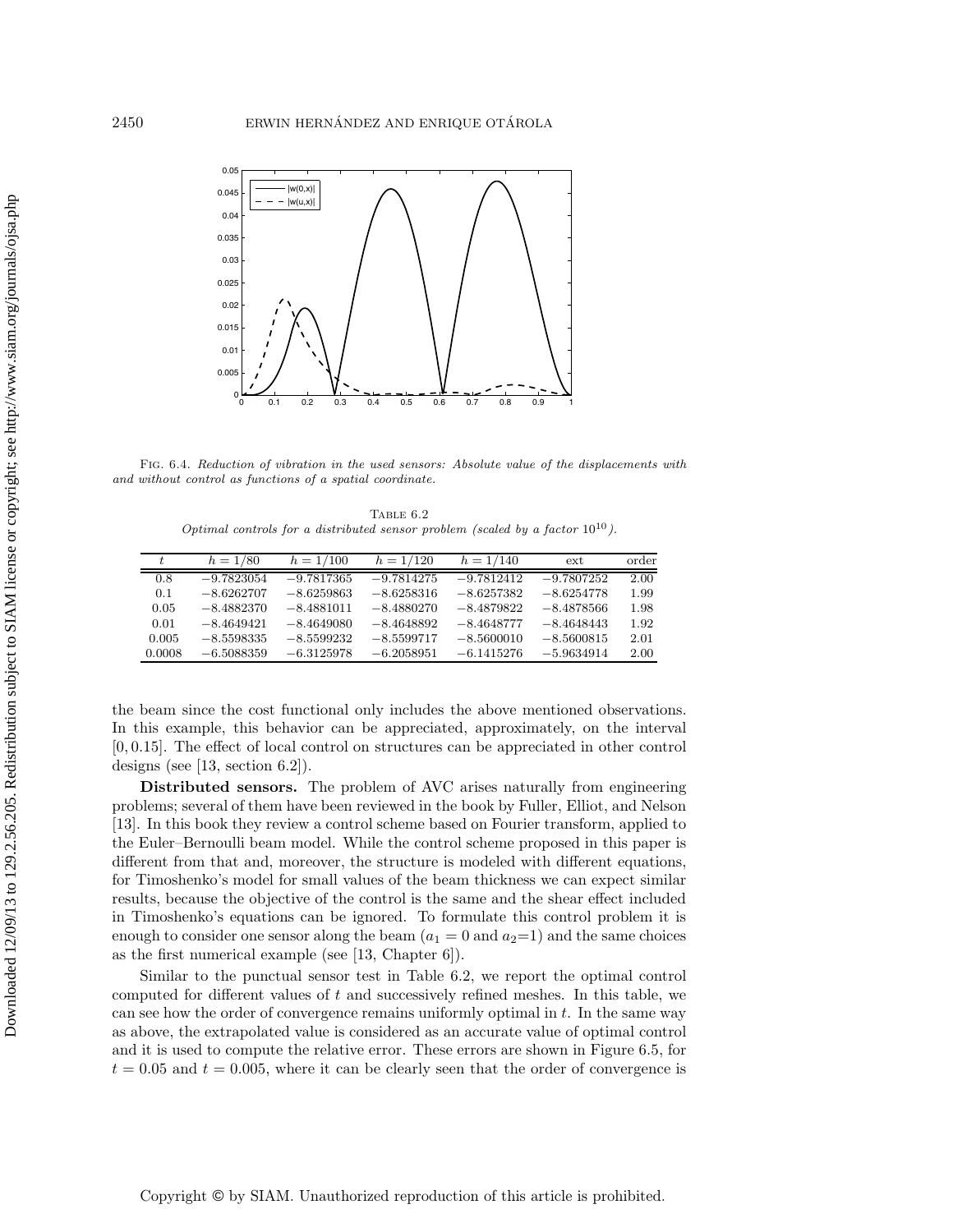

FIG. 6.5. Relative error  $(\%)$  versus number of d.o.f. (log-log scale).



Fig. 6.6. Reduction of vibration in the used sensor: Displacement with and without control as a function of a spatial coordinate.

essentially  $\mathcal{O}(h^2)$ , as predicted by theoretical results.

Figure 6.6 shows the vibration reduction along the beam, which is the target of the control. For the following figures, we used  $h = 1/100$ ,  $t = 0.001$ , and the external frequency as the second resonance frequency for this configuration:  $\omega = 93s^{-1}$ . The attenuation is given by

$$
\text{Attention (dB)} = -10 \log \left( \frac{J(u)}{J(0)} \right) = 79.38.
$$

Figure 6.7 shows the functionals  $J$  with and without control. It should be noted that this is qualitatively the same as what Fuller, Elliot, and Nelson have shown in their book [13, p. 271]. This allows us to validate our engineering scheme in terms of this mathematical setting.

Note that a large reduction in the cost function can be achieved in the resonance frequency of the beam. Nevertheless, between these frequencies our control scheme

Downloaded 12/09/13 to 129.2.56.205. Redistribution subject to SIAM license or copyright; see http://www.siam.org/journals/ojsa.php Downloaded 12/09/13 to 129.2.56.205. Redistribution subject to SIAM license or copyright; see http://www.siam.org/journals/ojsa.php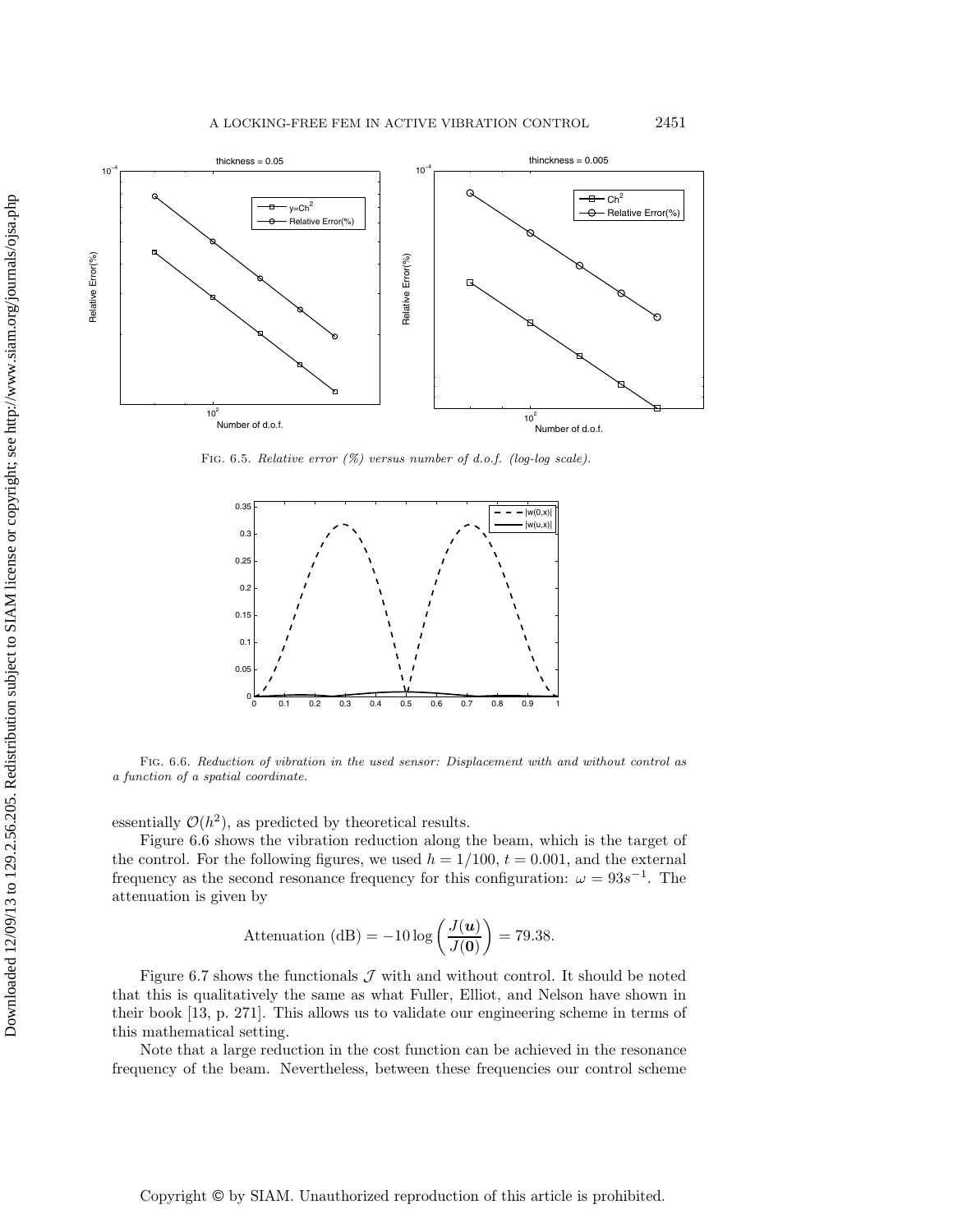

Fig. 6.7. Cost functionals with and without control for distributed sensor control problem.



Fig. 6.8. Cost functionals with and without control for different control designs: one, two, and three actuators, respectively. The segmented line represents the cost functional without control and the continuous line represents the cost functional with control.

behavior is inefficient, due to the existence of frequencies where no reduction of vibration is achieved. For this reason, we implement two new control designs: Both designs consider the same choices as the numerical example *distributed sensor*; the first design added a second actuator in  $x = 0.5$ , whereas the second design incorporates two actuators in  $x = 0.5$  and  $x = 0.1$ .

Figure 6.8 shows the functionals with and without control for the distributed control scheme and for the new designs proposed earlier. This figure shows the performance of the number of actuators with regard to the objective of control: If we consider two or three actuators, the reduction of vibration can be achieved in all interest frequencies and, clearly, the reduction achieved improves if we consider a higher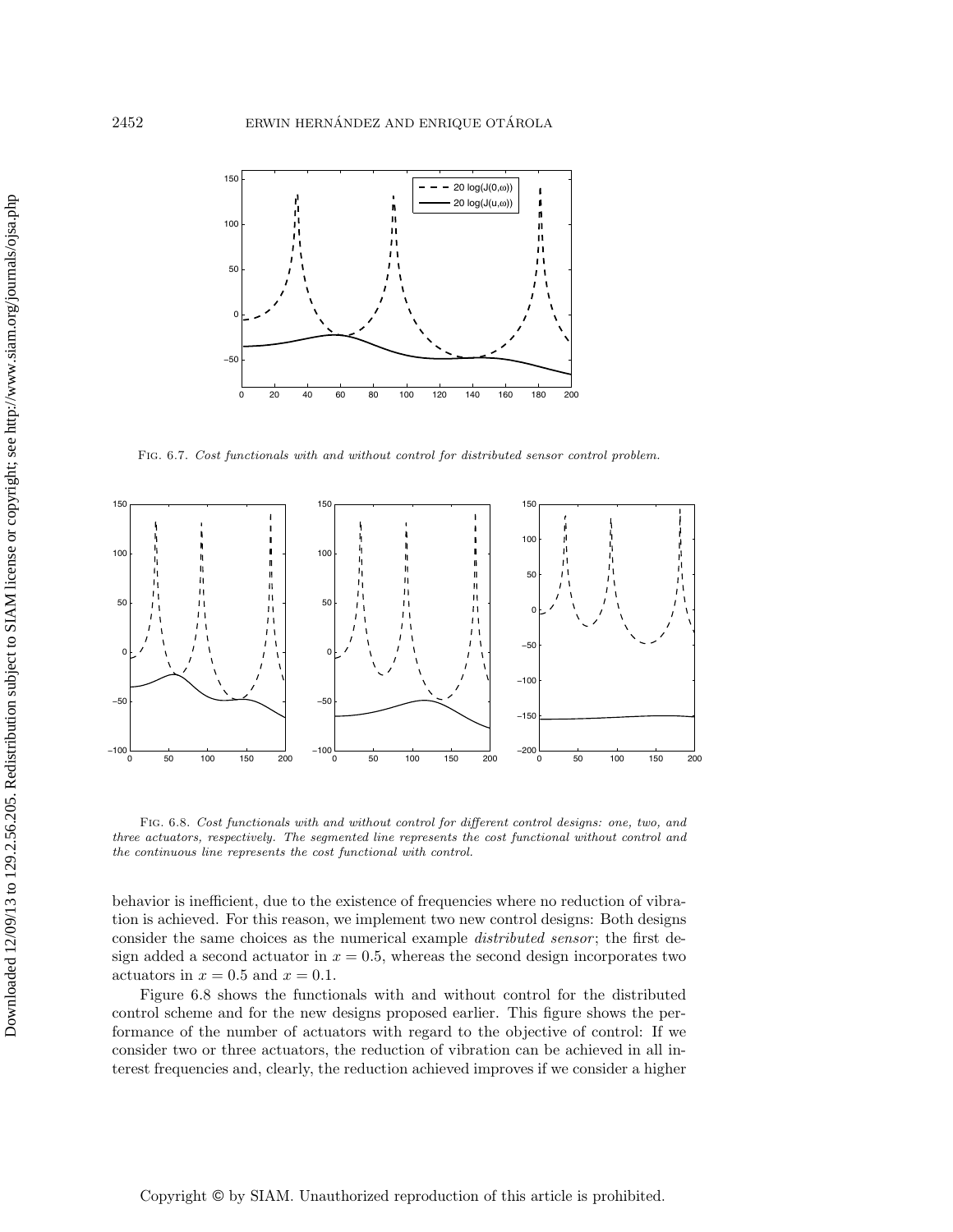

Fig. 6.9. Cost functionals with and without control for different values of the beam thickness.



Fig. 6.10. Cost functionals with and without control for different values of the beam thickness.

number of actuators.

Figures 6.9 and 6.10 show influence of the thickness of the beam on the reduction of vibration. These figures show the cost functional with and without control for different values of the thickness beam:  $t = 0.0005$ ,  $t = 0.001$ ,  $t = 0.005$ , and  $t = 0.01$ . We can appreciate the stability and robustness of this control design with regard to the thickness parameter.

Finally, as a conclusion of this section, we note that in order to minimize the vibration in one point, the punctual control scheme is clearly more effective (see Figure 6.3). However, this scheme has the disadvantage that the associated cost functional only considers point observations. On the other hand, the functional associated to the distributed scheme allows us to reduce the vibration in all the beam, or in a sector of the beam, without considering punctual displacement.

**Acknowledgments.** We would like to thank the anonymous referees for their remarks, which improved the paper.

#### REFERENCES

- [1] H. Antes, M. Schanz, and S. Alvermann, Dynamic analyses of plane frames by integral equations for bars and Timoshenko beams, J. Sound Vibration, 276 (2004), pp. 807–836.
- [2] N. ARADA, E. CASAS, AND F. TRÖLTZSCH, *Error estimates for the numerical approximation of* a semilinear elliptic control problem, Comput. Optim. Appl., 23 (2002), pp. 201–229.